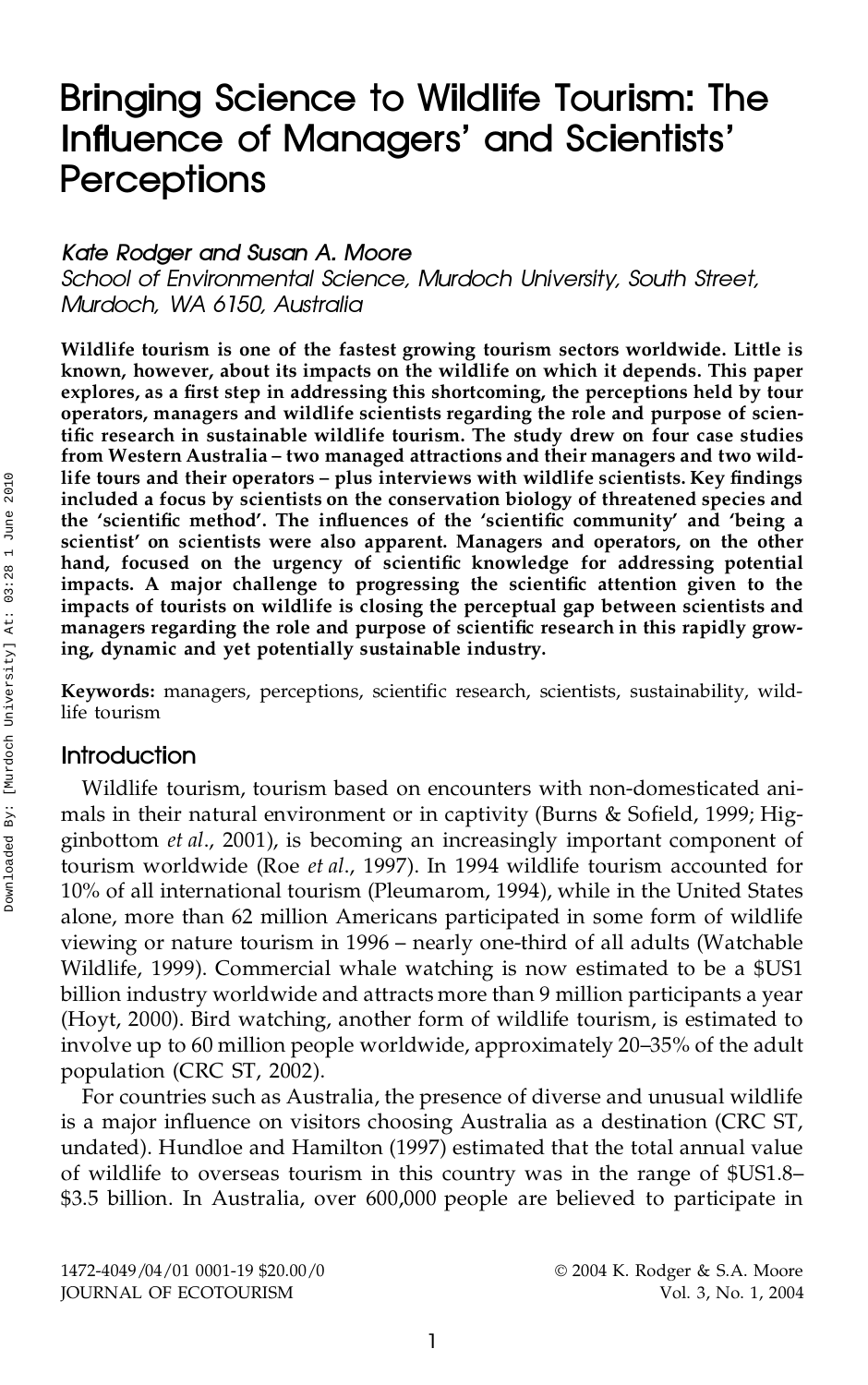dolphin and whale watching, generating more that \$AUD8.9 million (CRC ST, 2002).

Not only is the wildlife tourism industry growing, there is also a growing number of tourists wanting close interactions with wildlife and their habitats (Duffus & Dearden, 1990; Reynolds & Braithwaite, 2001). Factors contributing to the interest in closer interactions and the overall growth of wildlife tourism include increased 'green' awareness and cheaper, faster access to destinations (Shackley, 1996). Also influential are increased disposable income and leisure and paid vacation time (Flather & Cordell, 1995). Eagles *et al*. (2002) noted that increasing social concerns about the quality of the natural environment, coinciding with higher educational levels, have contributed to the growth of general learning activities such as wildlife viewing.

This rapid growth has led to increasing concern about the impact on wildlife and their habitats as well as the industry's sustainability (Green & Higginbottom, 2001; Higginbottom *et al*., 2001; Knight & Gutzwiller, 1995; Reynolds & Braithwaite, 2001). Consumptive wildlife tourism (i.e. hunting and fishing) is known to adversely affect the abundance, distribution, and demographics of wildlife populations through damaging or removing animals. However, nonconsumptive wildlife tourism (i.e. based on viewing and interactions) can also have adverse effects, such as increased mortality, reduced productivity and displaced populations, even though the term does not imply this (Tremblay, 2001).

Independent of whether this form of tourism is consumptive or nonconsumptive, impacts have been recognised from four main sources: exploitation, disturbance, habitat modification and pollution (Knight & Gutzwiller, 1995). Such impacts may be direct, including the death of animals, or indirect, for example damage to vegetation or soil erosion (Butler & Boyd, 2000; Roe *et al*., 1997). The seriousness of negative impacts on wildlife can vary from mild discomfort or inconvenience to individual animals through to local or even global extinction of species. It is not easy to determine where a particular effect is likely to lie on this spectrum, as relatively minor stresses may be symptoms of, or cumulatively lead to, more serious problems (Green & Higginbottom, 2001). The vulnerability of the species concerned is also clearly an important factor as it is believed that certain species are likely to be more vulnerable, as well as impacts to wildlife being site- and species-specific (Higham, 1998).

One of the greatest benefits touted for forms of tourism such as wildlife tourism, nature tourism and ecotourism is their potential ability to be sustainable – economically, socially and environmentally (Boo, 1990; Braithwaite & Reynolds, 2002; Higginbottom, 1999; Newsome *et al*., 2002). As in many other sectors, the practical and conceptual elements of sustainability for wildlife tourism and ecotourism are still evolving (Clarke, 1997). Eber (1992) emphasised that the tourism industry, similarly to other businesses, must recognise its responsibility to the environment and learn to become sustainable. Aspects of sustainability most relevant to wildlife tourism include economic and business viability, visitor satisfaction and education, and particularly relevant to this paper, the impacts of tourism on wildlife and habitats (Green & Higginbottom, 2001; Higginbottom *et al*., 2001). Gilbert and Dodds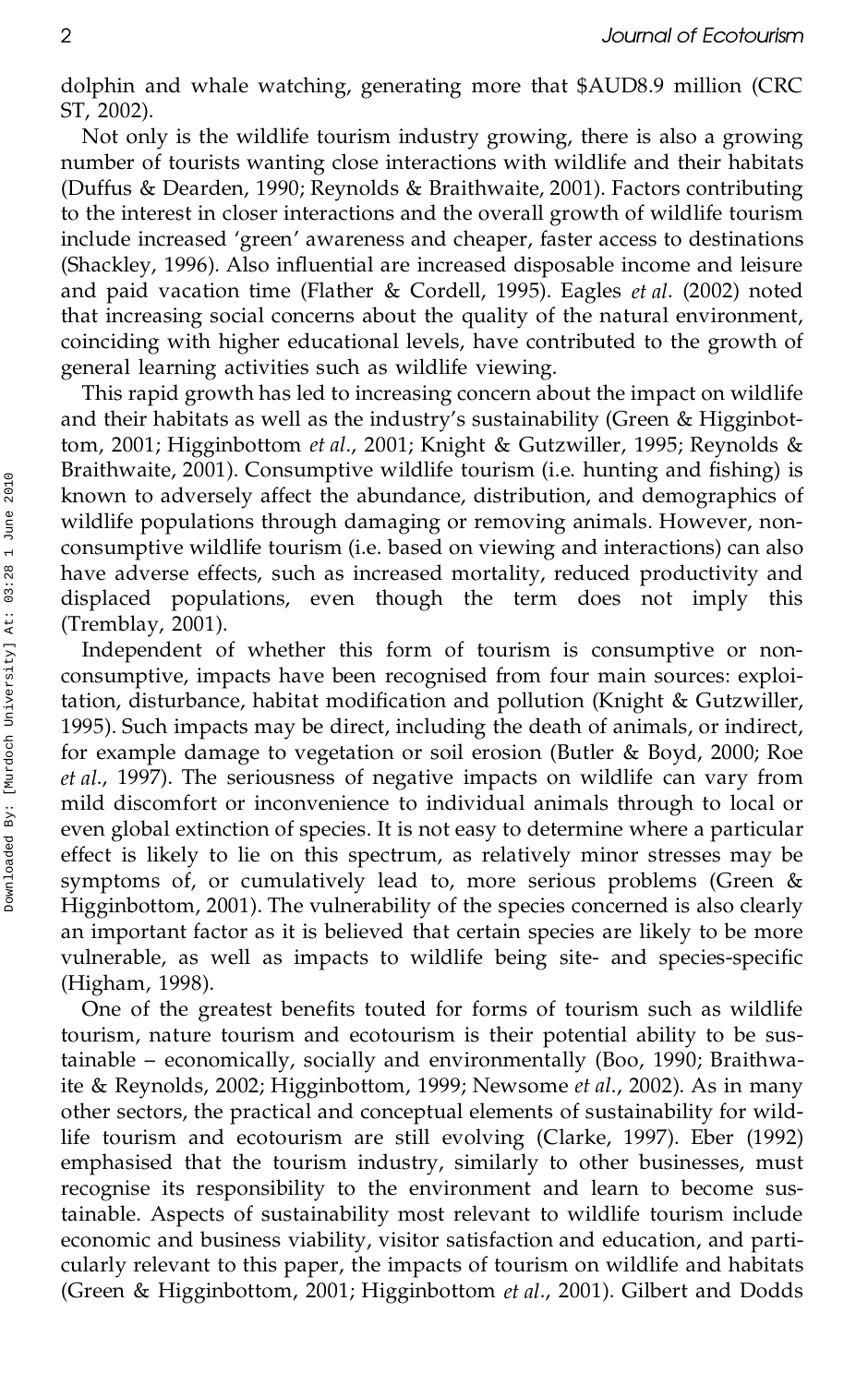#### *Bringing Science to Wildlife Tourism* 3

(1992) noted that for ecologically sustainable tourism activities, managers need scientific knowledge on which they can base their decisions.

Given this diversity of possible impacts and possible responses, plus concerns surrounding sustainability, it is essential that good scientific research is available to inform the management of wildlife tourism. This is not the case as Hodge (2002: 40) recently noted: 'There is scant scientific research into the direct impacts of tourism on wildlife'. Green and Higginbottom (2001) noted that little has been done to scientifically investigate impacts and how they can be monitored and managed. Documentation of existing scientific research in a form useful for managing wildlife tourism is also regarded as inadequate (Duffus & Dearden, 1990; Green & Higginbottom, 2000; Higginbottom, 1999; Higginbottom *et al*., 2001; Lilieholm & Romney, 2000; Orams, 1999). To date, research has focused on the tourism experience and visitor satisfaction, visitor characteristics, carrying capacity and impacts on the natural environment and associated trade-off analyses (Reynolds & Braithwaite, 2001).

A wealth of reasons probably exists for this lack of scientific research into impacts. This paper explores one possible set of reasons – the perceptions of managers, tour operators and scientists involved in wildlife tourism, regarding the role and purpose of scientific research in this industry. By understanding these perceptions, those involved in wildlife tourism can identify, and then work to address, current barriers to engaging scientists in wildlife tourism research and assist managers to work more effectively with scientists. The desired outcome is improving the application and uptake of scientific research in relation to the potential impacts of tourists on wildlife and hence enhancing the sustainability of this industry. Given the significant overlap between wildlife tourism and ecotourism (Green & Higginbottom, 2001; Higginbottom & Hardy, 1999; Lilieholm & Romney, 2000; Newsome *et al*., 2002; Reynolds & Braithwaite, 2001), the findings of this research also have relevance for sustainably managing the latter.

## Methods

This study was conducted during 2001 in Western Australia (WA), the state occupying the western third of Australia, a country renowned for its wildlife and burgeoning ecotourism industry. Case studies of managed attractions and specialised tours, both forms of non-consumptive wildlife tourism, were chosen as in both forms close interaction with wildlife in natural surroundings is an integral part of the tourism experience, potentially leading to impacts on the wildlife. As the focus is often Australia's threatened wildlife, careful management is required (Green & Higginbottom, 2001; Higginbottom & Hardy, 1999; Lilieholm & Romney, 2000; Reynolds & Braithwaite, 2001). The four case studies were selected to cover the diversity of the managed attraction and specialised tour segments of the tourism industry (Table 1). As such, the cases include publicly and privately managed attractions, as well as threatened and more common wildlife.

A case study method (Yin, 1994) was used because it enabled a study of the perceptions of members of the contemporary tourism industry and wildlife scientists and helped address the research question guiding this study: 'What are the perceptions of those central to the wildlife tourism industry regarding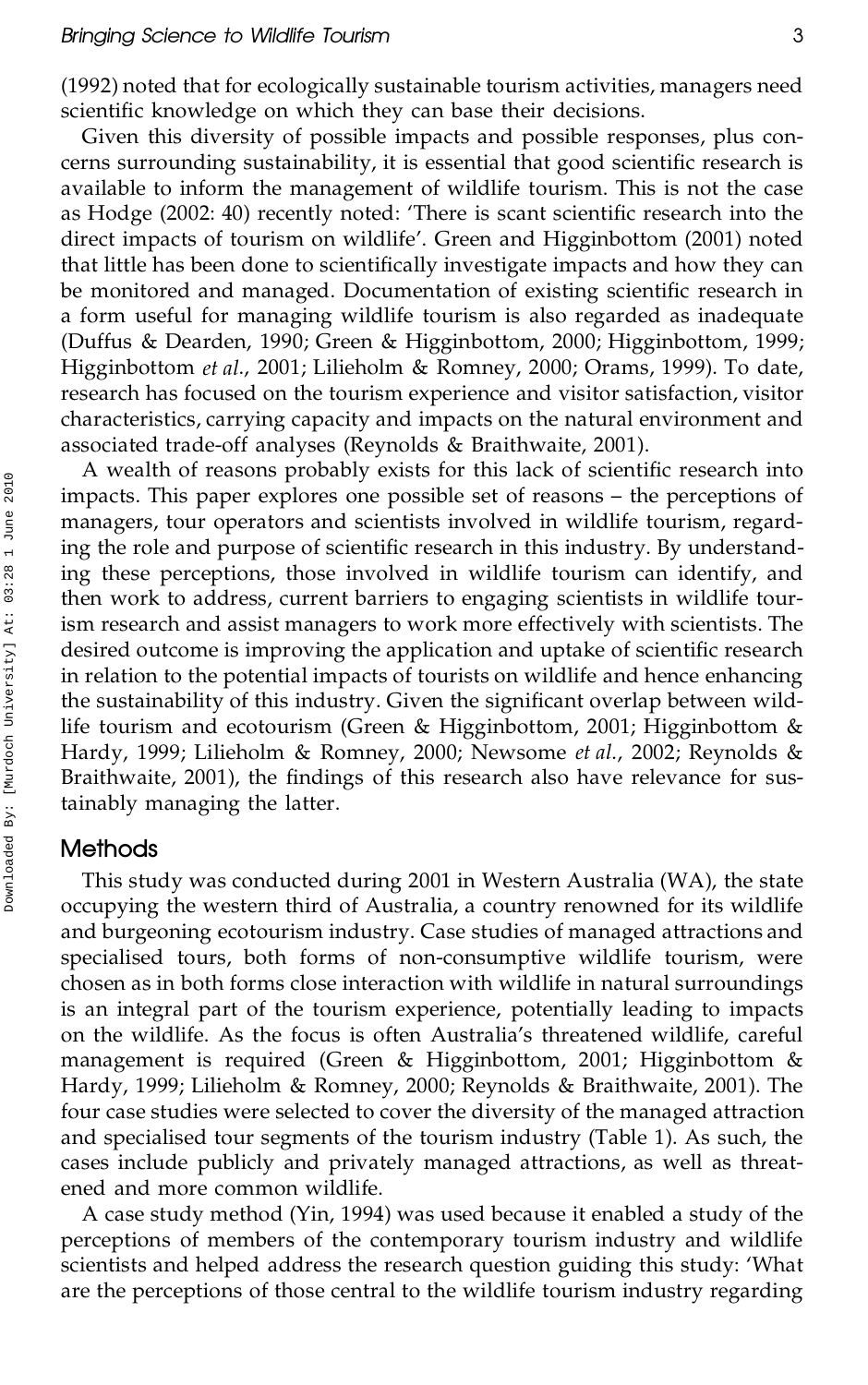| l<br>,<br>ł<br>t<br>l<br>Ï   |
|------------------------------|
| J.<br>ı<br>ׇׇ֚֘֕֡<br>I<br>I. |
| ı                            |
| ł<br>١<br>¢<br>١<br>ï        |
| At                           |
| l<br>j<br>I<br>۱<br>l<br>֘֒  |
| ı<br>l<br>l                  |
| ś<br>ì<br>ļ                  |
| f                            |

|                                   |                                                                                                             |                                                                   |                                                                                                                    | Downloaded By: [Murdoch University] At: 03:28 1 June 2010                                                                                                                                                                                                            |                                                                                                                                                                                                                                                              |
|-----------------------------------|-------------------------------------------------------------------------------------------------------------|-------------------------------------------------------------------|--------------------------------------------------------------------------------------------------------------------|----------------------------------------------------------------------------------------------------------------------------------------------------------------------------------------------------------------------------------------------------------------------|--------------------------------------------------------------------------------------------------------------------------------------------------------------------------------------------------------------------------------------------------------------|
|                                   | Table 1 Case study details                                                                                  |                                                                   |                                                                                                                    |                                                                                                                                                                                                                                                                      |                                                                                                                                                                                                                                                              |
| Case study                        | Location                                                                                                    | Size $(ha)$                                                       | Managerloperator                                                                                                   | Wildlife of interest                                                                                                                                                                                                                                                 | Other comments                                                                                                                                                                                                                                               |
| Managed attractions               |                                                                                                             |                                                                   |                                                                                                                    |                                                                                                                                                                                                                                                                      |                                                                                                                                                                                                                                                              |
| Karakamia<br>sanctuary            | capital city, in<br>Perth, WA's<br>northeast of<br>the Darling<br>50 km<br>range                            | surrounded<br>by vermin-<br>225 ha of<br>fencing<br>proof<br>land | Privately owned and<br>operated by<br>Australian Wildlife<br>Conservancy                                           | native species including the<br>Re-introductions of several<br>woylie Bettongia penicillata,<br>and numbat Myrmecobius<br>quenda Isoodon obesulus,<br>successfully achieved<br>fasciatus, have been                                                                  | First Australian Wildlife Conservancy<br>funded to protect threatened animals<br>indigenous to area. Guided walks at<br>project initiated in 1991 and opened<br>in 1994. Privately established and<br>dusk enable visitors to see<br>marsupials in the wild. |
| woodland<br>Dryandra              | north-west of<br>western edge<br>southeast of<br>of wheatbel<br>and 22 km<br>Narrogin<br>Perth on<br>170 km | $28,000$ ha in $17$<br>separate<br>blocks                         | Land Management<br>Conservation and<br>Managed by WA<br>Department of<br>(CALM; state<br>government)               | Macrotis lagotis, and banded<br>including malleefowl Leipoa<br>hare-wallaby Lagostrophus<br>native ground-dwelling<br>mammals, including the<br>threatened numbat, bilby<br>fasciatus. More than 100<br>Supports 13 species of<br>bird species recorded<br>ocellata. | conservation values. A series of walk<br>cycle trails from one kilometre to 27<br>Area renowned for its high nature<br>kilometres, plus a popular radio<br>drive trail Sounds of Dryandra<br>Woodland.                                                       |
| Specialised tours                 |                                                                                                             |                                                                   |                                                                                                                    |                                                                                                                                                                                                                                                                      |                                                                                                                                                                                                                                                              |
| Yardie<br>Creek<br>tours          | remote Pilbara<br>1200 km north<br>of Perth in<br>region                                                    | $N/A^*$                                                           | Range National Park<br>under WA<br>Privately owned and<br>operated in CALM-<br>government lease<br>managed Cape    | Threatened species such as<br>heron Egetta sacra and the<br>osprey Pandion haliaetus.<br>birdlife including the reef<br>wallaby Petrogale lateralis<br>and a wide variety of<br>the black-footed rock                                                                | Operate an hour-long boat tour up<br>Yardie Creek Gorge with full Creek<br>Gorge with full commentary focusing<br>on wildlife.                                                                                                                               |
| Wild safari<br>Touch the<br>tours | 450 km north<br>of Perth in<br>Midwest<br>region                                                            | $N/A^*$                                                           | Privately owned and<br>government licence<br>lands by Midwest<br>operated across<br>CALM-managed<br>local under WA | Cryptobleharus spp., and the<br>bobtail Tiliqua rugosa).<br>species (e.g. skinks such as<br>especially common reptile<br>Any wildlife that can be<br>caught in Elliot traps,<br>Ctenotus spp.,                                                                       | baseline data for fauna management<br>Tours incorporate field-based fauna<br>reserves. The results are sent to the<br>studies, in conjunction with CALM.<br>Surveys are on CALM-managed<br>relevant authorities to provide<br>in the region.                 |
| *NA, not applicable.              |                                                                                                             |                                                                   |                                                                                                                    |                                                                                                                                                                                                                                                                      |                                                                                                                                                                                                                                                              |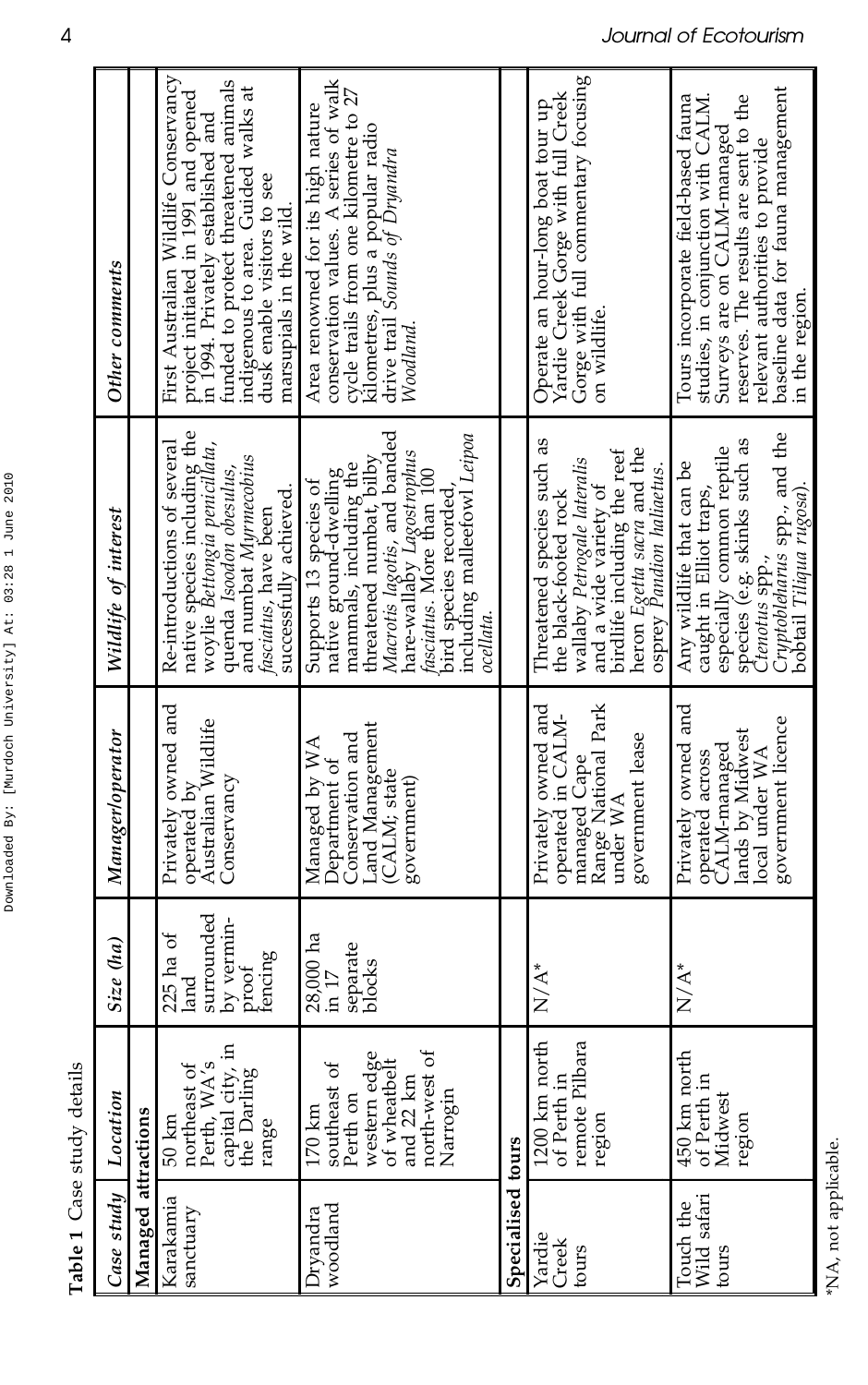the role and purpose of scientific research?' The unit of analysis (Yin, 1994) was the perceptions of those involved. Associated data collection methods included interviews, review of documentation and participant observation (Eisenhardt, 1989; Frankfort-Nachmias & Nachmias, 1996; Yin, 1994) (Table 2). A total of 15 in-depth interviews were conducted with managers of wildlife attractions, tour operators and scientists currently involved with these attractions. In addition, seven scientists involved in wildlife research but not in tourism were interviewed to gain their perspectives. Tour operators, managers and these 'independent' scientists were located through discussions with officers from the WA Department of Conservation and Land Management (CALM) responsible for licensing wildlife tourism operations. Snowball sampling (Frankfort-Nachmias & Nachmias, 1996), based on asking managers and tour operators for contact details, was used to locate scientists associated with the case studies selected.

Two sets of questions guided the interviews, one set for tour operators and managers of wildlife attractions, and the other for scientists. The tour operators' and managers' interviews began with general questions about their wildlife attraction or tour, covering the wildlife present, the level of interaction with tourists, and interviewees' sources of information for managing wildlife. The heart of these interviews then focused on scientific research, with questions about the current use of scientific research and its efficacy in relation to their tourism venture, additional research needs and their definitions of science. Each interview concluded with a question about the interviewee's professional background.

The questions guiding the scientists' interviews had some similarities and differences to the first set. Scientists were asked similar questions to the tour operators and managers: 'what scientific research in relation to wildlife tourism have they conducted, what have been its strengths and weaknesses, what additional research is needed, and what are their definitions of science?' This was also the heart of these interviews. Similarly, these interviews concluded with a question about the interviewee's professional background.

The questions associated with science, and the subsequent analysis, were tempered by recognition of the extensive current and past debates around the nature and practice of science (Lubchenco, 1998; Patterson & Williams, 1998). As a starting point for this study, however, science was acknowledged as both a social institution and a way of producing knowledge (Neuman, 2000). It is therefore both a system or set of cultural activities (Horwitz & Calver, 1998) for producing knowledge as well as the knowledge produced by that system. Rather than becoming submerged in this debate, this paper takes a constructionist approach (Berger & Luckmann, 1966), relying on the definitions and constructions of science provided by those interviewed.

The interviews were transcribed and analysed using a 'theory building' approach, for which case studies are particularly suited (Eisenhardt, 1989), the objective being to fully describe the range of perceptions present. Analysis was based on coding and re-coding the transcribed interviews to distinguish, describe and categorise these perceptions. Using this constructionist approach, codes 'emerged' from the data rather than being pre-determined prior to analysis. Codes are tools used to label, separate, compile and organise data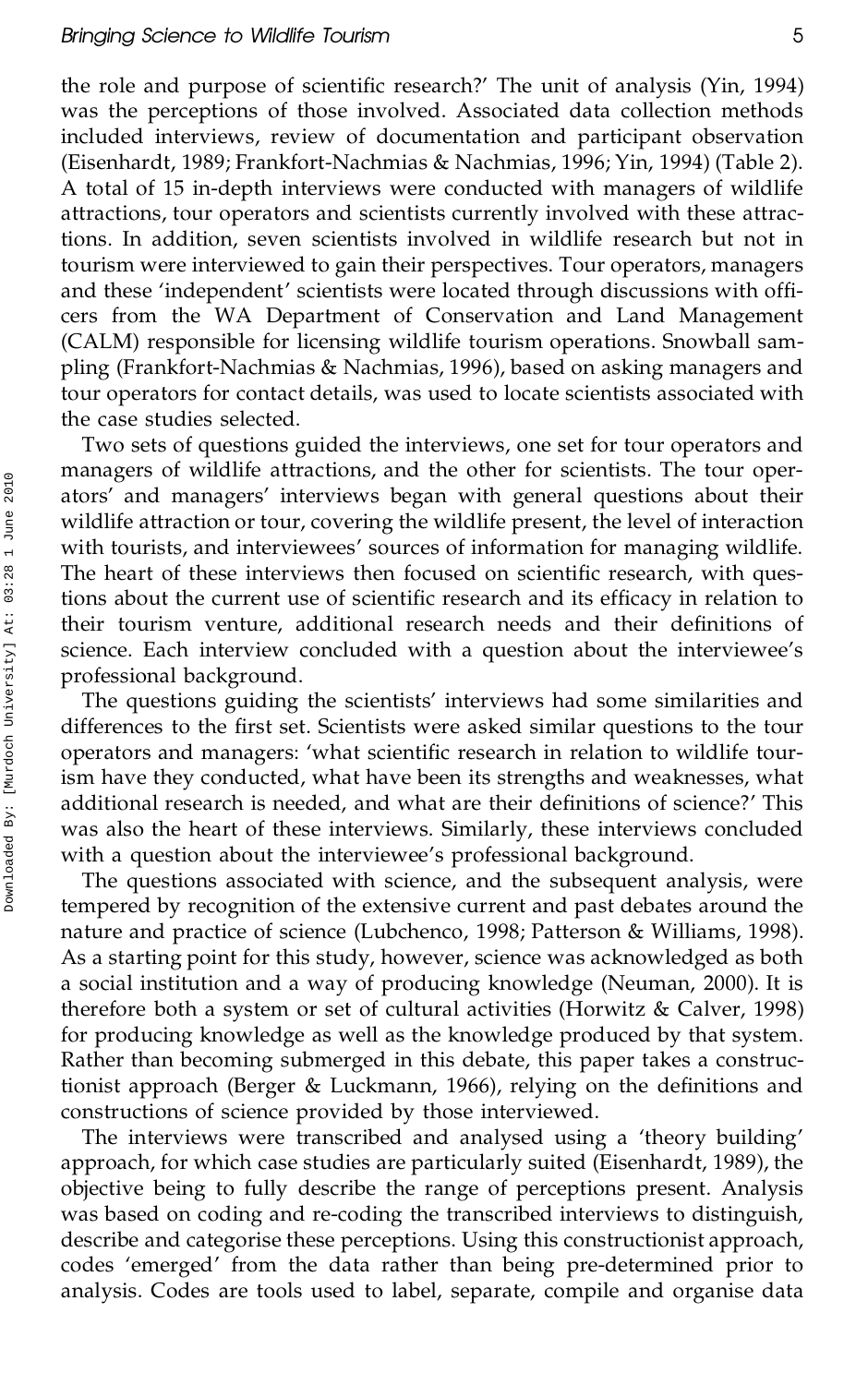| I<br>١<br>֠<br>ı                                                                               |
|------------------------------------------------------------------------------------------------|
| ۱<br>١<br>ı<br>j<br>I                                                                          |
| ł<br>t                                                                                         |
| ¢<br>١<br>¢<br>ı<br>¢<br>١<br>¢                                                                |
| J<br>ı<br>ï                                                                                    |
| I<br>l<br>l<br>l<br>i<br>l<br>I<br>۱<br>ׇ֚֕֡<br>֖֖֖֖֖֖֧֪ׅׅ֚֚֚֚֚֚֚֚֚֚֚֚֚֚֚֚֚֬֝֓֡֡֝֬֓֞֡֡֓֬֝֓֬֝֓֬ |
| i<br>ļ<br>١<br>١<br>í                                                                          |
| Ÿ<br>Ì<br>١                                                                                    |
| Ì<br>I<br>I<br>í<br>l<br>I                                                                     |

| Table 2 Data collection details | for case studies                                           |                                            |                                              |                                                                            |                                                                   |
|---------------------------------|------------------------------------------------------------|--------------------------------------------|----------------------------------------------|----------------------------------------------------------------------------|-------------------------------------------------------------------|
| Case study site                 | Interviews with<br>managers (M)<br>operators(T)<br>or tour | Interviews with<br>scientists'<br>industry | Interviews with<br>independent<br>scientists | Documents<br>reviewed                                                      | observation<br>Participant                                        |
| Managed attractions             |                                                            |                                            |                                              |                                                                            |                                                                   |
| Karakamia<br>sanctuary          | $\mathbb{N}$                                               |                                            | $N/A^*$                                      | newspaper/magazine<br>articles<br>management plans,<br>Marketing material, | around the sanctuary<br>1 hour walk/drive                         |
| Dryandra woodland               | M <sub>2</sub>                                             | $\mathsf{C}$                               | $N/A^*$                                      | marketing/interpretation<br>Management plans,<br>material                  | around the woodland<br>2 hour walk/drive                          |
| Specialised tours               |                                                            |                                            |                                              |                                                                            |                                                                   |
| Yardie Creek tours              | 3M<br>$\Box$                                               |                                            | $N/A^*$                                      | marketing material,<br>brochures<br>Management plan,                       | 1.5 hour boat cruise up<br>Yardie Creek                           |
| Touch the Wild<br>safaris       | $\overline{\Box}$<br>$\mathbb{R}$                          |                                            | $N/A^*$                                      | Brochures, marketing<br>material, newspaper<br>articles                    | including trapping and<br>releasing of wildlife<br>Overnight tour |
| Independent<br>scientists       | $N/A^*$                                                    | $N/A^*$                                    | N                                            | Recommended wildlife<br>tourism journal articles                           | $N/A^*$                                                           |
| Total                           | <b>NS</b><br>2T                                            | ю                                          | N                                            | $\sum_{k=1}^{k}$                                                           | $N/A^*$                                                           |
| *NA, not applicable             |                                                            |                                            |                                              |                                                                            |                                                                   |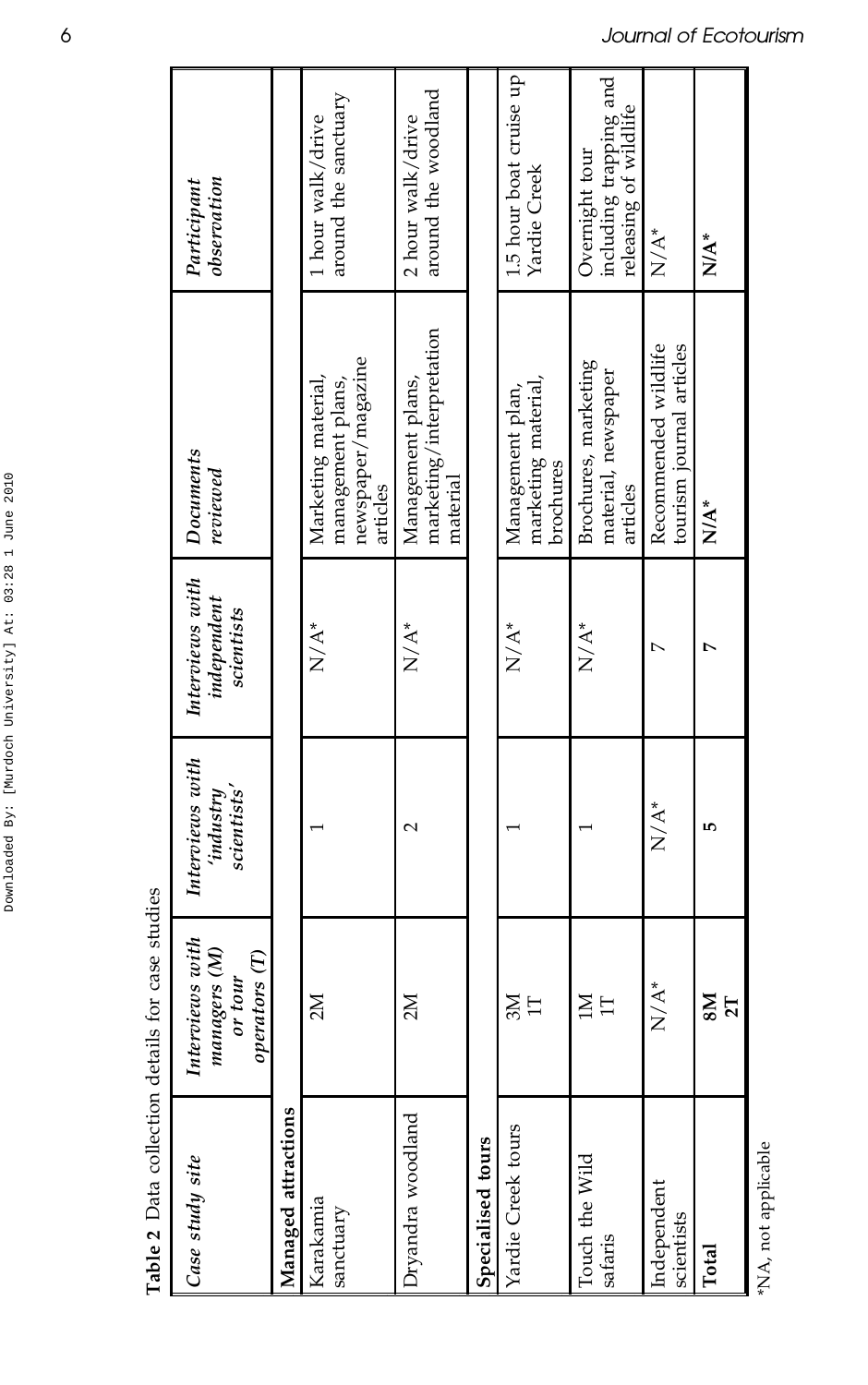(Strauss & Corbin, 1990). An example of a code emerging early in this study was 'knowledge of animal's ecology'. With re-coding, evidence was accumulated around an emerging and more complex theme about 'scientific research as a provider of scientific knowledge'. Through this approach, individual pieces of evidence begin to illustrate emerging themes such as that just described (Charmaz, 1983).

Pattern coding was the final analytic step for the interview-derived data. Such coding allows patterns and recurrences in data to be examined so that emerging themes can be fully described and differentiated (Miles & Huberman, 1994). The following results and discussion are organised around these themes, which together fully describe the perceptions of those interviewed and can be regarded as having 'built theory' about these perceptions. The results and discussion are presented together, a common approach taken in qualitative research to prevent duplication and repetition.

Coding, and subsequent pattern coding, are also influenced and informed by previous theory building (Strauss & Corbin, 1990). There is always a tension in this form of emergent 'theory building' between codes emerging from the data and being influenced by the researchers' reading and exposure to theoretical material. The analysis in this paper was influenced by ideas from the sociology of science and environmental management, in particular the work of Lynton Caldwell on the role of science in environmental impact assessment (Caldwell, 1982).

Documentation included management plans, marketing material and articles (Table 2). The documentation was not included in the coding process. Rather, it was used to describe the case studies and provide an understanding of the context within which the industries studied were operating. Participant observation involved visiting the attractions and accompanying the specialised tours. The resultant data were used for triangulation (Yin, 1994), to check that the results from the interviews were supported by the researchers' observations.

# Results and Discussion

How managers and scientists perceived the role of science in sustainably managing wildlife tourism is described and discussed around four central themes: science as method, knowledge, communication, and as a profession. The pattern coding coalesced around these themes, three of which were recognised by Caldwell (1982), illustrating the interactive nature of coding as researchers move between their empirical data and previous research and theory building. The other theme, science as communication, emerged from the analysis, although again this area has been considered by others (Calver & King, 1999; Cullen, 1997; Ziman, 1984). Each theme is more fully described using the results of coding supported by interview excerpts. A particular focus is drawing out similarities and differences between managers and tour operators, and scientists.

It was apparent from the interviews that science was mainly considered in relation to the natural environment. Limited mention was made of it in relation to exploring the social sciences including the experiences of visitors either in their interactions with the natural environment and its wildlife or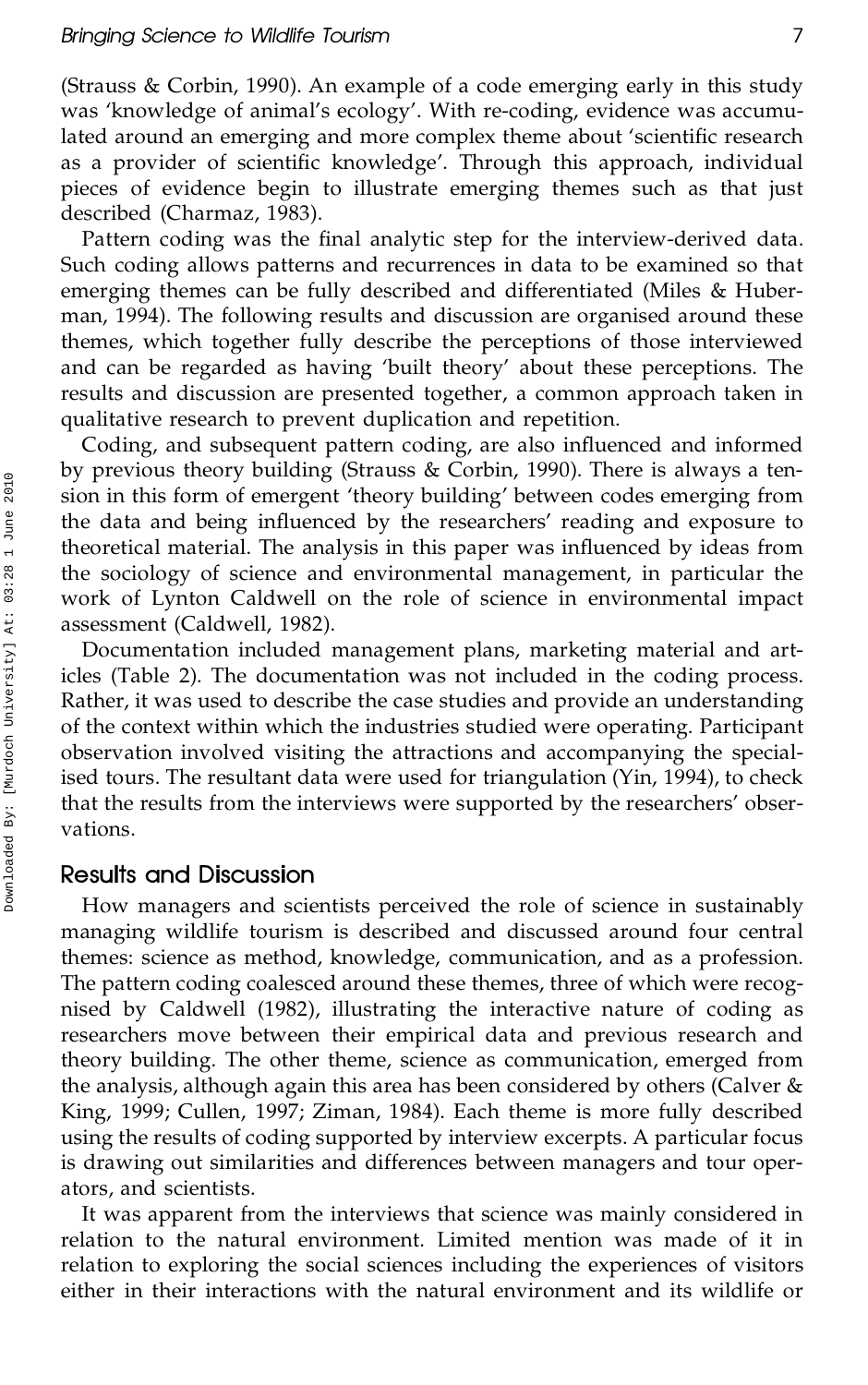with each other. Science was discussed predominantly in the context of understanding the biology and ecology of wildlife and the associated natural environment, and the influences of tourists on these '...the sideline of that is the more animals you have the more tourists appreciate looking at these "furries" [marsupials], so the initial work is purely science and its secondary side effect is tourism'.

### Science as method

Science was identified as an accepted method or process for acquiring knowledge by all of the scientists interviewed (Table 3). As one scientist commented: 'It is a process. It has to follow the accepted grounds of scientific methodology'. This methodology is widely described as a process of identifying a research question (with or without hypotheses), designing a study to address this question, collecting and analysing data, and then developing and seeking to answer new questions emerging from the findings (Neuman, 2000). An acceptance of this methodology implicitly underpinned the comments of all of the scientists interviewed, with its acceptance providing a common language for these scientists and their colleagues (Chalmers, 1982; Charlesworth, 1982).

For a number of scientists, recognising science as a method and having a common method for conducting science (from a modernist perspective) ensures the 'best' possible science is conducted. As one of the scientists noted: 'It's [science] how rigorous everyone here is about their technique, duplication, control…it's followed to the nth degree and so that it gets replicated, control, so the methodology is very good'. In this quote, the respondent is

| $\parallel$ Respondent<br>category*    | Science as<br>method<br>$(% \mathcal{L}_{0}^{\prime }\circ \mathcal{L}_{1})$<br>respondent<br>category) | Science as<br>knowledge<br>$(% \mathcal{L}_{0}^{\infty} \times \mathcal{L}_{1})$<br>respondent<br>category) | Science as<br>communication<br>$(% \mathcal{L}_{0}^{\prime }\circ \mathcal{L}_{1})$<br>respondent<br>category) | Science as<br>occupation<br>% of<br>respondent<br>category) |
|----------------------------------------|---------------------------------------------------------------------------------------------------------|-------------------------------------------------------------------------------------------------------------|----------------------------------------------------------------------------------------------------------------|-------------------------------------------------------------|
| Land<br> managers<br>$(n = 8)$         | 25                                                                                                      | 100                                                                                                         | 100                                                                                                            | 12.5                                                        |
| Tour<br>operators<br>$(n = 2)$         | $\mathbf{0}$                                                                                            | 100                                                                                                         | 100                                                                                                            | $\theta$                                                    |
| Industry<br>scientists<br>$(n = 5)$    | 100                                                                                                     | 20                                                                                                          | 80                                                                                                             | 40                                                          |
| Independent<br>scientists<br>$(n = 7)$ | 100                                                                                                     | 57                                                                                                          | 86                                                                                                             | 57                                                          |
| A11<br>respondents<br>$(n = 22)$       | 64                                                                                                      | 68                                                                                                          | 91                                                                                                             | 32                                                          |

**Table 3** Respondent type and associated central themes

<sup>\*</sup>Percentages for each respondent category may sum to  $>100\%$  because individuals identified science as having more than one facet.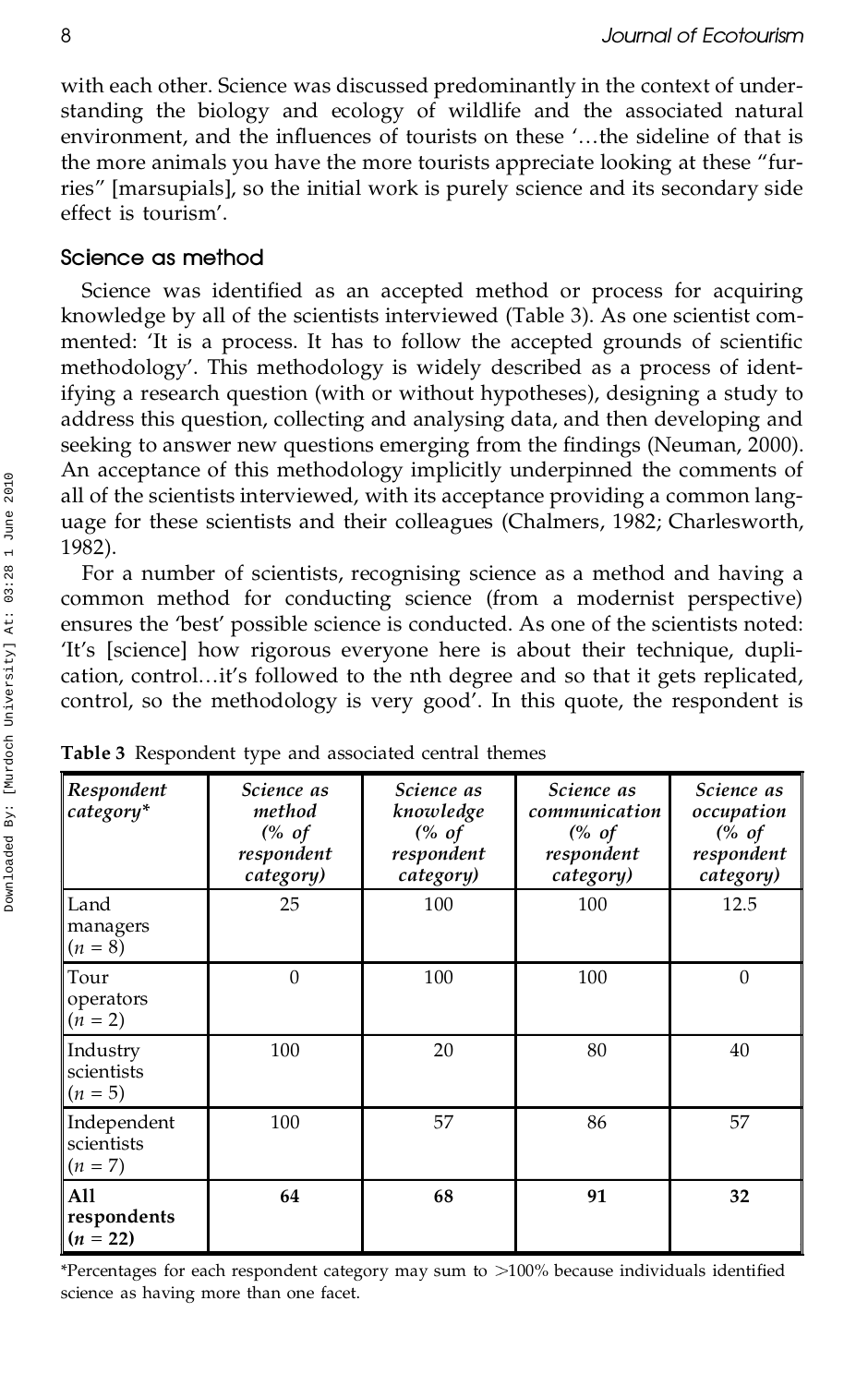more narrowly defining the scientific method as prescribing control sites or individuals that do not experience the experimental 'treatments' as well as replicates of the treatments.

The scientific method as described by scientists in this study seems taken as given. It is accepted as the norm for scientific practice (Merton, 1973). It is very much a modernist perspective based on providing knowledge through a fairly linear, often largely deductive process. Horwitz and Calver (1998) suggested however, in relation to research evaluating the Regional Forest Agreement Process in Western Australia, that deliberation is needed about whether the methodology being used is appropriate or whether it is accepted (but not necessarily appropriate) because it is the norm. A similar view was expressed in this study with one scientist commenting:

I think the methods are only as entrenched as people's acceptance of them. We as scientists, we think that we follow particular methodologies but what we're really doing is following societal momentum that gives us particular frameworks and thoughts.

Interestingly, when scientists were asked whether the scientific method fits with the way they conduct their research, faults such as being unrealistically simple and lack of fit with reality were identified: 'What it doesn't do is it doesn't have any of the feedback loops or change of direction that occur when you undertake research'. Another concern raised by the scientists was the inability to replicate experiments given that so much of the current wildlife research in Western Australia focuses on threatened species: 'Basically there was one population of numbats [threatened, small, ground-dwelling, termiteeating marsupial] to work on and you don't get a lot of replication through that…anyway, it wasn't the sort of result which you could defend statistically'. Replication is considered integral to the scientific method, as perceived by these scientists, as it enhances the validity of the research findings.

Little mention of the methods of science was made by managers and tour operators (Table 3). When they did, it was to express concerns about the lack of monitoring and results not being obtained or fed back to managers. In relation to monitoring, the following comment was made by one manager: 'We do very little monitoring and without monitoring you don't know if you have a problem or not a lot of the time'. Without monitoring managers are unable to assess the effects of past management decisions or the current impacts of tourism. Long-term monitoring is particularly important to separate out the impacts of tourism and other human-induced changes on threatened species from the potentially large fluctuations in population numbers that can occur across seasons and years (Anderson, 1991).

Results not being obtained by managers and operators were described as follows: 'A lot of the time we collect huge amounts of data and it doesn't get analysed or it doesn't get published or anything like that, I think that's a problem'. Because these results are not available to managers, they are unable to use them to guide their management. And, if the results do become available but only after the manager no longer needs them, then again the research is unlikely to be used.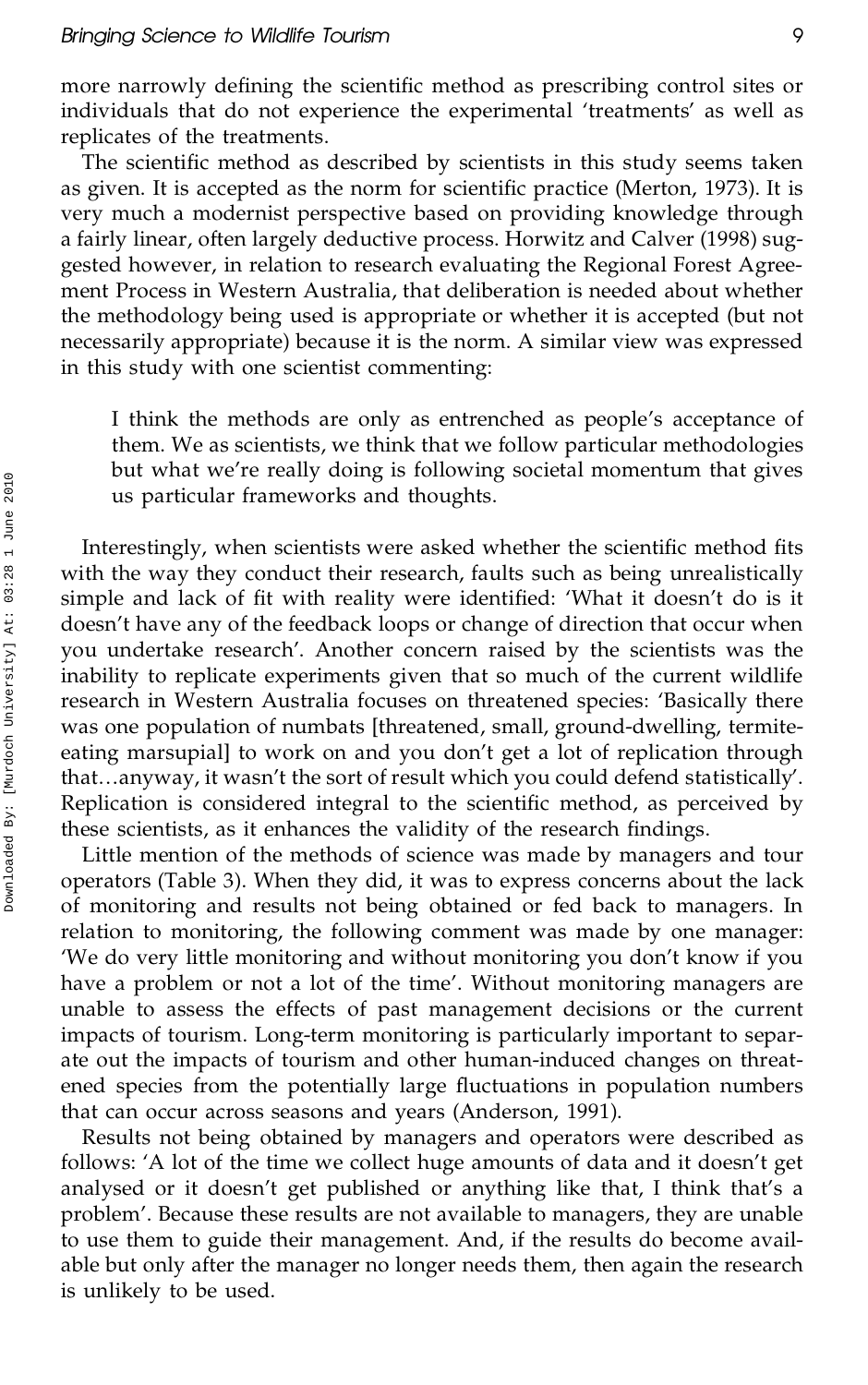#### Science as knowledge

All of the interviewed managers and tour operators believed that the importance of science was in providing scientific knowledge (Table 3). Most believed that science could be defined as knowledge, with one tour operator stating: 'I would define science as obtaining knowledge to provide answers to questions that you've got'. One manager referred to the dictionary definition 'I looked in the dictionary and it said knowledge'. The importance of science in constructing knowledge is a widely-held view, with scientific knowledge identified by modernists as knowledge proven through objective means (Chalmers, 1982). Postmodernists, on the other hand, have critiqued that knowledge can be objective instead drawing attention to its subjectivity. Of all those interviewed, including the industry and independent scientists, the majority highlighted the importance of objective, scientific knowledge in achieving sustainable wildlife tourism management.

Baseline biological information on the reproductive, dietary and habitat requirements of the wildlife of interest is regarded as necessary for their sustainable management (Buckley & Pannell, 1990). One of the managers commented: 'You need to know how these animals breed, how often they – how quickly they become sexually mature and able to breed, that's all part of the applied process of conservation'. In Australia, the introduction of foxes and cats by the first white settlers has led to 6.3% of the original mammal species being lost (Morton, 1990). These losses have instigated much of the current research to gain baseline information on threatened wildlife species (Burgman & Lindenmayer, 1998; Recher, 1990).

Most scientists interviewed stressed that their work was to obtain knowledge for conservation purposes not tourism, with some remarking that they play no role in wildlife tourism research, for example: 'I haven't been directly involved in wildlife tourism, it is not my field, my field's threatened species conservation'. However, Gilbert and Dodds (1992) noted that managers are using this information to manage wildlife tourism and its impacts. For the decision making process managers need knowledge on populations, birth and death rates, sex and age compositions along with other factors such as habitat quality, social interactions, and genetics which can all affect population changes (Gilbert & Dodds, 1992).

Both of the managed attractions have good baseline information on the wildlife of interest. Both Karakamia and Dryandra are focusing on increasing numbers and/or reintroducing threatened species to their attractions. Therefore their scientific knowledge in terms of reproductive, dietary and habitat requirements is highly developed. However, there is little scientific research on the direct and indirect impacts of tourism on the wildlife of interest and the associated environment.

In contrast, little scientific information is available on the wildlife that is the focus of the two specialised tours. It was also difficult to find scientists who were involved in scientific research relevant to these tours. When tour operators and managers were asked what scientific research they used one response was: 'From the point of view of how we look after the animals, there doesn't tend to be a lot of information on that aspect, and most of our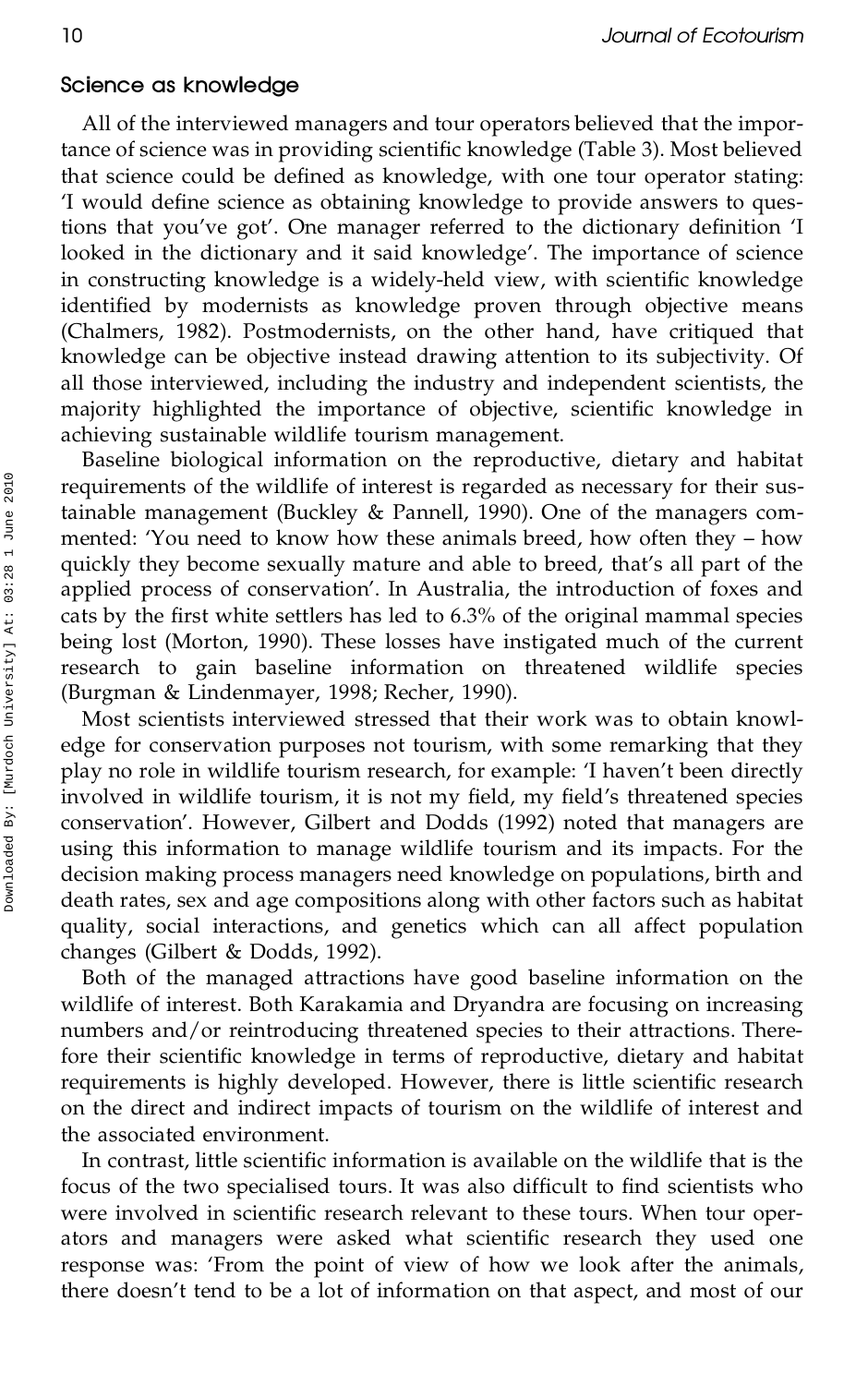management is just a "leave them alone" management'. A reason given for this lack of research and scientific knowledge was because these tours are not based on threatened wildlife with one manager commenting: 'I suppose a lot of the animals here are relatively common if you like'.

Examining the gaps in scientific knowledge, as identified by respondents, provides useful insights into what was regarded as the knowledge that science could help access. The lack of an interdisciplinary approach to gaining and communicating knowledge was identified as one respondent remarked: 'We need more people who are generalists and communicators who can look at the whole field and relate to other fields'. This need for inter- and transdisciplinary research is being increasingly recognised as necessary to adequately address the complexities inherent in environmental management (Yorque *et al*., 2002). As facets of environmental management, this need is also relevant to wildlife tourism and ecotourism.

Although for managed attractions good baseline information is available, two knowledge-related issues were raised by respondents. A recently emerging issue is lack of understanding of species interactions with a manager commenting: 'The population dynamics and the interaction between species; we are now seeing species living together for the first time for 50 or 100 years and they haven't really been studied together'. Here the respondent is referring to dramatic increases in the populations of several threatened mammal species in the same area following the removal of predators, and the associated lack of knowledge about interactions (Higginbottom & Hardy, 1999). Information will be needed on interactions within populations, between different species and with the natural environment in the absence of introduced predators (Gilbert & Dodds, 1992).

The other critical issue is using science to identify and minimise the negative impacts from tourism (Green & Higginbottom, 2001). There was a perceived need by respondents to move beyond gathering baseline information on threatened species and threatening processes, such as predation by feral animals (e.g. foxes, cats), to determining the effects of human-wildlife interactions on the wildlife and their environments. 'We're strong on translocation and cat and fox control…but there is very little that has been done on behavioural studies and the impact of people' commented one scientist. Researching impacts requires baseline knowledge of a species such as their life history parameters, habitat requirements, natural movements and social behaviour, overlaid by knowledge of their responses to tourism activities (Newsome *et al*., 2002). The population dynamics and the interaction between species interactions with a manager commetrized as to three terms of the interaction between species; we are now seeing species living together for the first time for 50

As mentioned, the wildlife of interest to specialised tours have received little research attention. Tour operators and associated managers specifically mentioned the need to gain enough of an understanding species' biology and ecology to minimise impacts from tourists (Gilbert & Dodds, 1992; Gray, 1999) and determining how to get the best interactions between tourists and wildlife. Illustrative quotes from managers follow: '...procuring scientific knowledge to be able to make better decisions in terms of the appropriate level of tourism activity' and '…trying to determine what is the best method of getting the best interaction between the wildlife and the tourist'.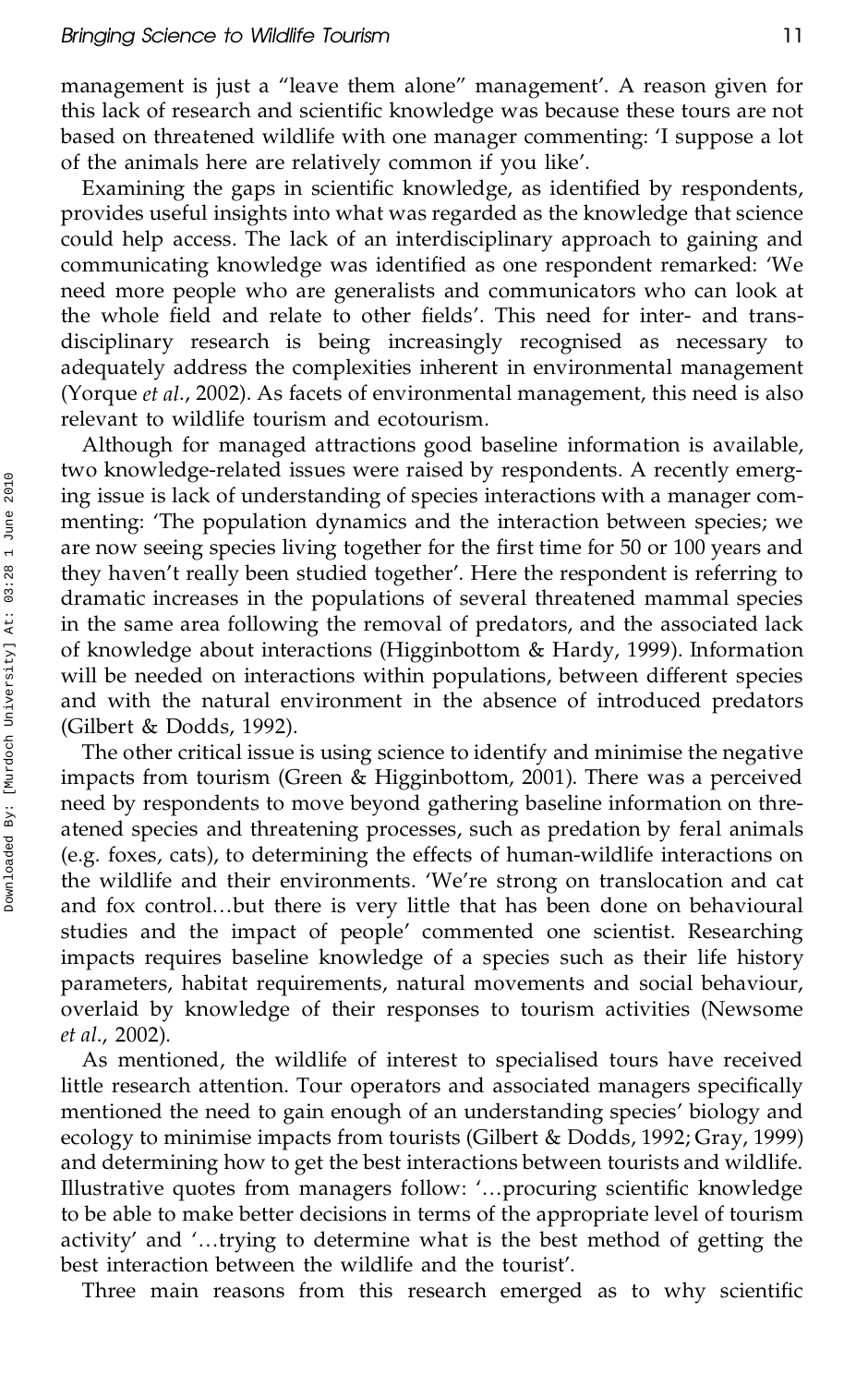knowledge is needed. The first is to provide information and support for decision-making. This idea is supported by CNIE (1994), Karczmarski (2000) and Miller (1993) who have all discussed the need for scientific knowledge in the decision-making process. In the past, management decisions about wildlife tourism have been based on factors other than scientific knowledge, as one manager commented: 'Some of those decisions made have been largely on gut feeling, experience, anecdotal evidence, rather than good strong scientific evidence'. Science can also provide access to a wider knowledge base, allowing a broader range of options to be identified.

The second reason also relates to decision-making, with scientific knowledge helping managers justify their decisions. Scientific information can help managers make well-informed, credible decisions (Gray, 1999; Horwitz & Calver, 1998) and to justify such decisions to their ministers and the public (Beckwith & Moore, 2001). The following interview excerpt illustrates this decision-making environment: '...in terms of justification and these days you have to be able to justify decisions more, you are far more accountable than you used to be in terms of day-to-day park management'.

Lastly, scientific knowledge is needed to develop informative and educative materials for wildlife tourists. Inclusion of such information is an essential as part of educating visitors and also enriching their experience. It is also a defining feature of ecotourism (Newsome *et al*., 2002). Educating tourists was identified as very important by respondents with one scientist stating: 'Education has been of major importance, the more people appreciate biodiversity and the more people that support biodiversity conservation and pressure the politicians to spend money on it...' Indirect benefits of education and interpretation are increased public knowledge and therefore support (Meffe & Carroll, 1997).

#### Science as communication

Science can contribute to the sustainable management of wildlife tourism only if the findings are communicated to managers. Almost all interviewed believed that communication is a necessary component of any scientific research (Table 3), with one scientist commenting: 'My old professor…used to say, "no scientific work is completed until it's published"'. And almost all interviewed commented on the lack of communication associated with current research practices.

Many managers commented that scientists were not sharing their knowledge: 'We know there's lots of people out there doing work…but getting hold of that information is hard'. Scientists were aware of the need to improve communication with one scientist commenting: '…a lot of the guys here publish quite regularly in scientific journals but that still doesn't make its way out to the guy on the ground'. For scientists, communication is integral to peer review, one of the basic tenets of the practice of science. Peer review is used to ensure that the methods and findings can withstand scrutiny. Also, scientific research must be communicated to ensure its validity (Calver & King, 1999; Horwitz & Calver, 1998).

A number of those interviewed commented on the need for scientific findings to be communicated in everyday language that the general public, and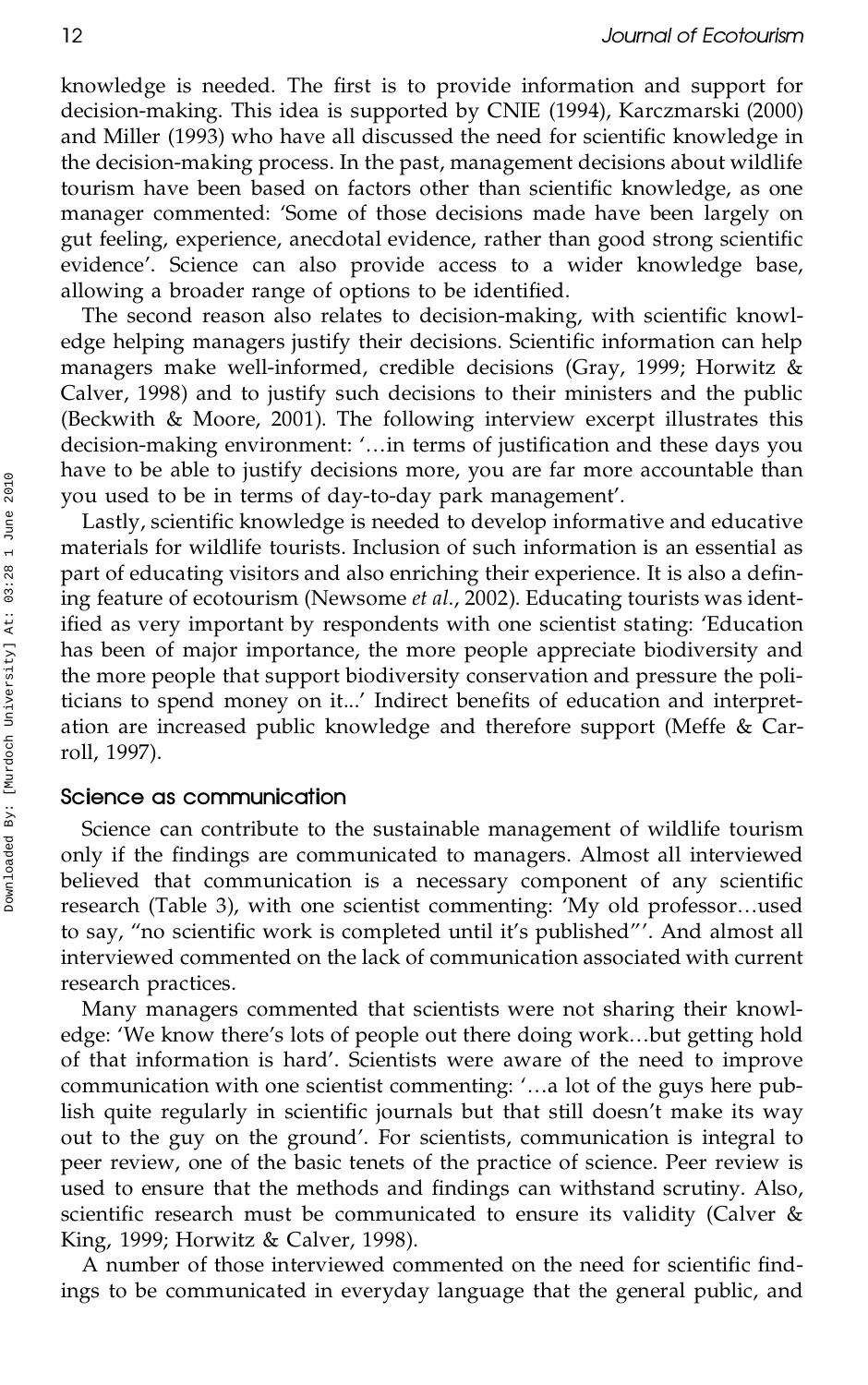managers and tour operators without a science background, could understand. One scientist noted that: '…one of our major weaknesses is actually getting the information, putting it into a form that most people can understand and then going and presenting it to the districts'. However, not all scientists may have an aptitude for communicating their findings in layman's terms (Calver & King, 1999; CNIE, 1994). As one scientist commented: 'it isn't good enough to have it in a scientific journal...but they [scientists] are not good at communicating in layman terms so they are not getting the message out'.

Publication, however, is only one form of information dissemination. Almost all interviewed believed that there needed to be other ways of scientists communicating their findings. Forums, conferences and seminars were raised as ways of exchanging information with one scientist commenting: 'the main problem is disseminating the information, lets have a barbeque, lets have a talk and we'll tell you what we're doing and why we're doing it'. There are also real benefits for the sustainable management of wildlife tourism to be gained from communicating scientific findings to this broader audience. Such communication can lead to increased support for conservation and biodiversity issues (CNIE, 1994; Jacobson, 1997; Wearing & Neil, 1999). One explanation given for why findings are not being communicated is the belief that the public would not be interested. However, this idea underestimates public awareness of conservation issues and the public's desire to learn (Meffe & Carroll, 1997).

A significant contributor to the concerns regarding communication can be attributed to the very different perceptions held by managers and scientists regarding the type of research scientists are conducting. Managers believe scientists are conducting pure scientific research while scientists believe they are doing applied research. As one manager commented: 'There doesn't tend to be a lot of applied science, there tends to be pure or fact-finding type of science and sometimes that makes it hard to translate'. And, an illustrative comment by a scientist: 'You look at science done in my department, it's 100% applied, we don't do science that is not in demand in terms of the application'. An outcome of this mismatch of intentions is managers believing that scientists are conducting research of no use.

#### Science as a profession

It was primarily the scientists (both independent and industry) interviewed who raised the idea of science as a profession (Table 3). A number of those interviewed identified that scientific research is done by scientists who are part of a broader profession or 'scientific community'. This community is loosely typified by sharing and openness through publication, an emphasis on peer review, and independence over the areas studied (Chalmers, 1982; Gibbons, 1985; Neuman, 2000). Peer review, conferences and publication of findings are widely recognised as ensuring credibility and preventing fraud in the scientific community, while allowing for methodologies to be examined and validated (Calver & King, 1999; Horwitz & Calver, 1998; Merton, 1973).

Within this broader community, how science is practised is influenced by institutional affiliations, allegiances, and obligations, which in turn creates constraints on what is funded, how experiments are conducted and what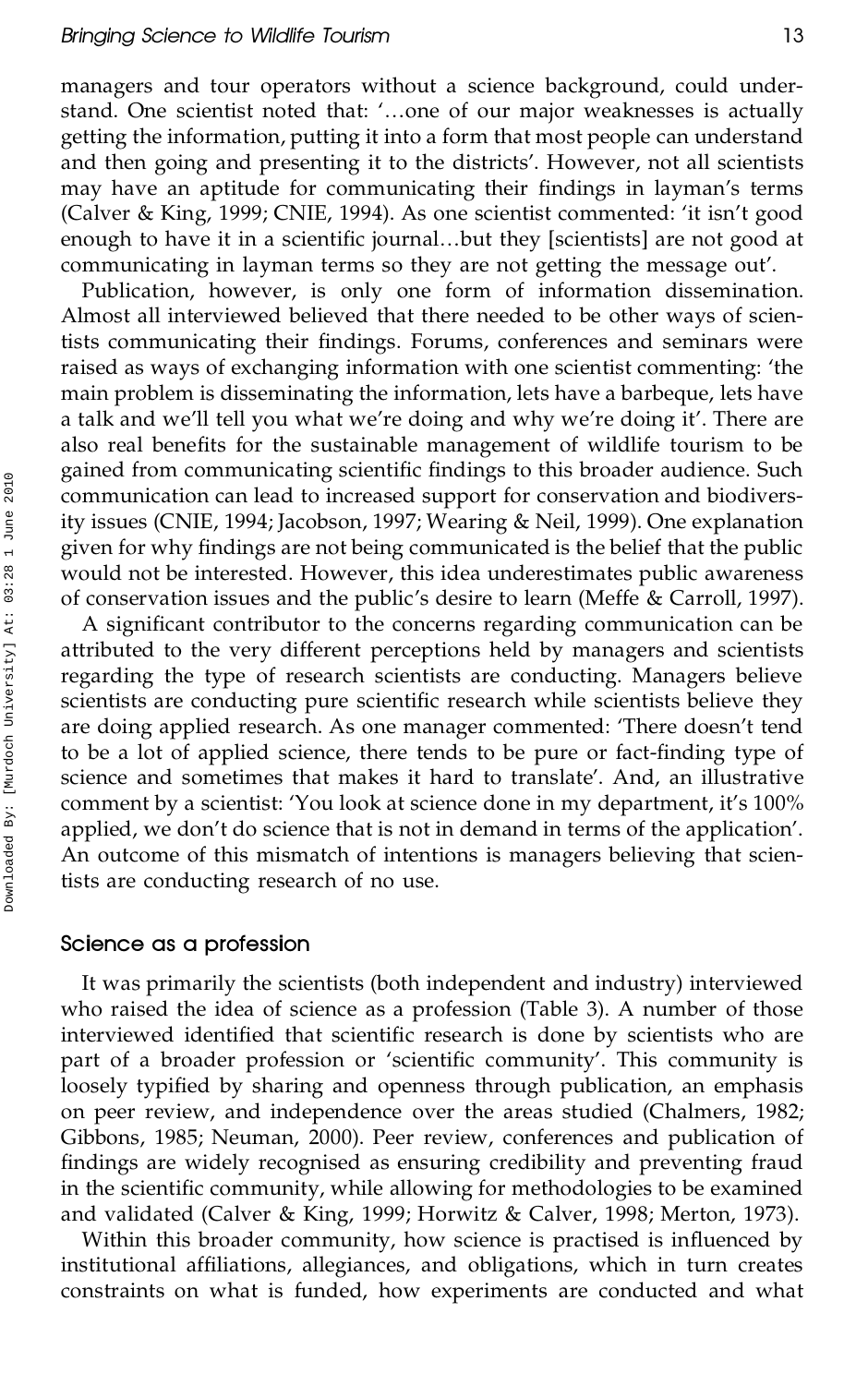conclusions are reached (Horwitz & Calver, 1998). The following quote clearly illustrates how a scientist's affiliations influence the practice of science:

So people enter this club…If you behave in particular ways, if you are able to convince the rest of this club that the work that you have performed conforms with their standard approaches and is communicated in a way that conforms with their standard communication practices then arguably you call it science.

Horwitz and Calver (1998) commented that scientists differ in their practices due to different institutional allegiances. A scientist's behaviour and way of conducting scientific research depends therefore on their present institutional allegiances as well as past allegiances, including where and in what disciplines they have trained. Wildlife tourism research was dismissed by several of the scientists interviewed: 'There's a lot of work to be done to promote better management in these areas [conservation] without worrying about tourism'.

A lack of independence in the type of research conducted was mentioned by several government scientists. In Western Australia, where most of the state's wildlife research is conducted by a Science division within CALM, research priorities are determined in large part by managers' needs. Departmental activities are organised and administered according to a 'purchaserprovider' model where managers, as the 'purchasers', decide what information they need and 'buy' it from the 'providers', including scientists within the Department. Scientists are therefore reliant in large part on funding from these purchasers who determine what research will be conducted:

So this now gives the Director of Parks and Visitor Services the power to actually purchase services off [from] Science [Science Division within CALM] who are a provider …and we in effect choose not to provide them [scientists] with any money if we choose.

This observation contradicts one of the features loosely typifying 'the scientific community', hence its mention with some concern by scientists. Interestingly, where scientific research was completely in-house, at Karakamia, there was no mention of lack of independence. This is surprising given the greater likelihood of research capture and lack of independence given the close working proximity of managers and scientists.

This reliance of departmentally based scientists on funding support from managers in their organisation suggests that the conduct of scientific research could come to depend on these managers' priorities. An outcome may be inattention to scientific research: 'The fact that we have people running the system who don't think that science is important, they don't think that doing research is important'. To further compound this problem, managers perceive a barrier between themselves and scientists. Scientists are often regarded as different and isolated from the rest of society (Mulkay, 1991).

## Conclusions

This study has clearly highlighted the double bind in which wildlife tourism finds itself in relation to scientific research. Researching wildlife tourism, and specifically the impacts of visitors on wildlife and their environments, is not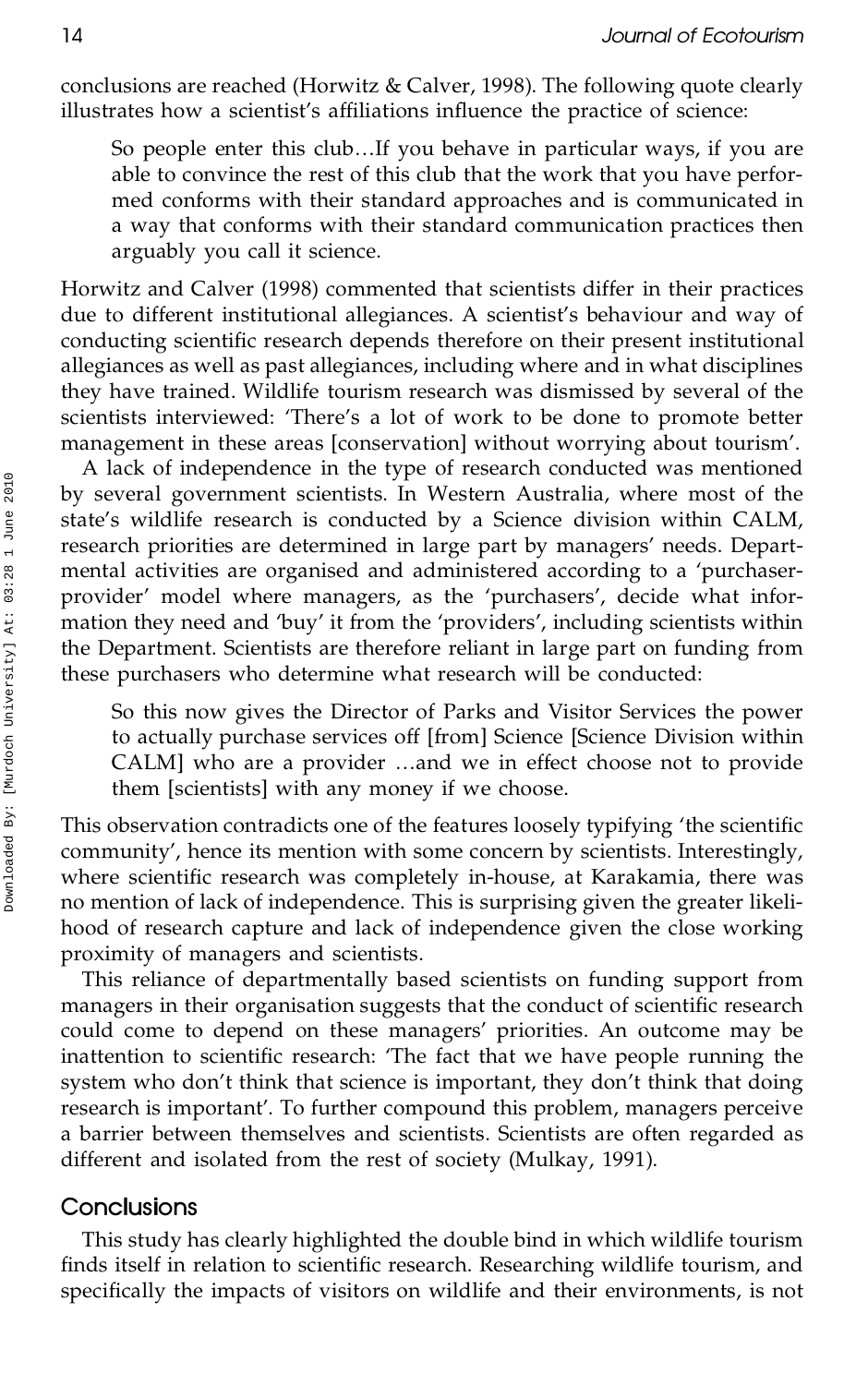currently regarded as important by many wildlife scientists. Their focus is on getting a better understanding of the biology and management requirements of threatened species. They do not perceive themselves as contributing to managing wildlife tourism. Adding to this bind is many wildlife managers and tour operators regarding science, as currently conducted by scientists, as irrelevant and scientists themselves as being remote from the rest of society.

And yet, all of these parties recognise the mutually beneficial aspects of drawing science into wildlife tourism. Managers need scientific knowledge to justify and provide credibility for the management decisions they make. Even now, managers of wildlife attractions and tour operators are using scientific research on the conservation biology of species of interest, unbeknown to the scientists conducting in the research. Scientists need the support of managers, especially when they are part of government departments or companies (such as the Australian Wildlife Conservancy) where managers decide what and how much research is funded.

A significant hurdle to gaining these mutual benefits is problems in communication at a number of levels. At the most fundamental level, managers and tour operators, and scientists see the way that scientists conduct research very differently. Managers believe scientists are conducting pure research while scientists regard their work as very applied. Overlaying this fundamental difference is concerns regarding scientists not disseminating their findings and then when they do, them being unintelligible to the majority of managers and lay people.

Improving communication is a central issue. This issue has been raised in numerous environmental forums, it is not restricted to wildlife tourism (CNIE, 1994). It is very clear from this study that fundamental differences in how science and its role are perceived exist between managers and scientists. Developing some sort of shared understanding and agreement on the value and purpose of scientific research is a crucial first step. Such understanding depends on fostering relationships over time so that these understanding can develop (Moore & Lee, 1998). Means of doing this include holding forums that bring managers and scientists together, managers and scientists jointly designing and executing research projects, and establishing cooperative research centres that formally bring together managers, operators and scientists to fund and support research (DEST, 2002).

Jointly conducting research seems a large part of the answer to these communication issues. Such an approach can assist in ensuring the relevance of the research to managers' needs as well as ensuring managers have realistic expectations regarding the research outcomes. Challenges remain, however, in making findings available in places and forms accessed by managers and ensuring that the language and style are accessible to managers. Several promising approaches to overcoming these concerns are becoming commonplace – science agencies employing communication experts and fundors of research requiring (and funding) a final communication or 'diffusion' component as the endpoint of the research. Another worthwhile approach that does not appear to be widespread, at least in Australia, is providing scientific refresher courses for managers and operators so they can better understand scientific findings when they receive them from scientists.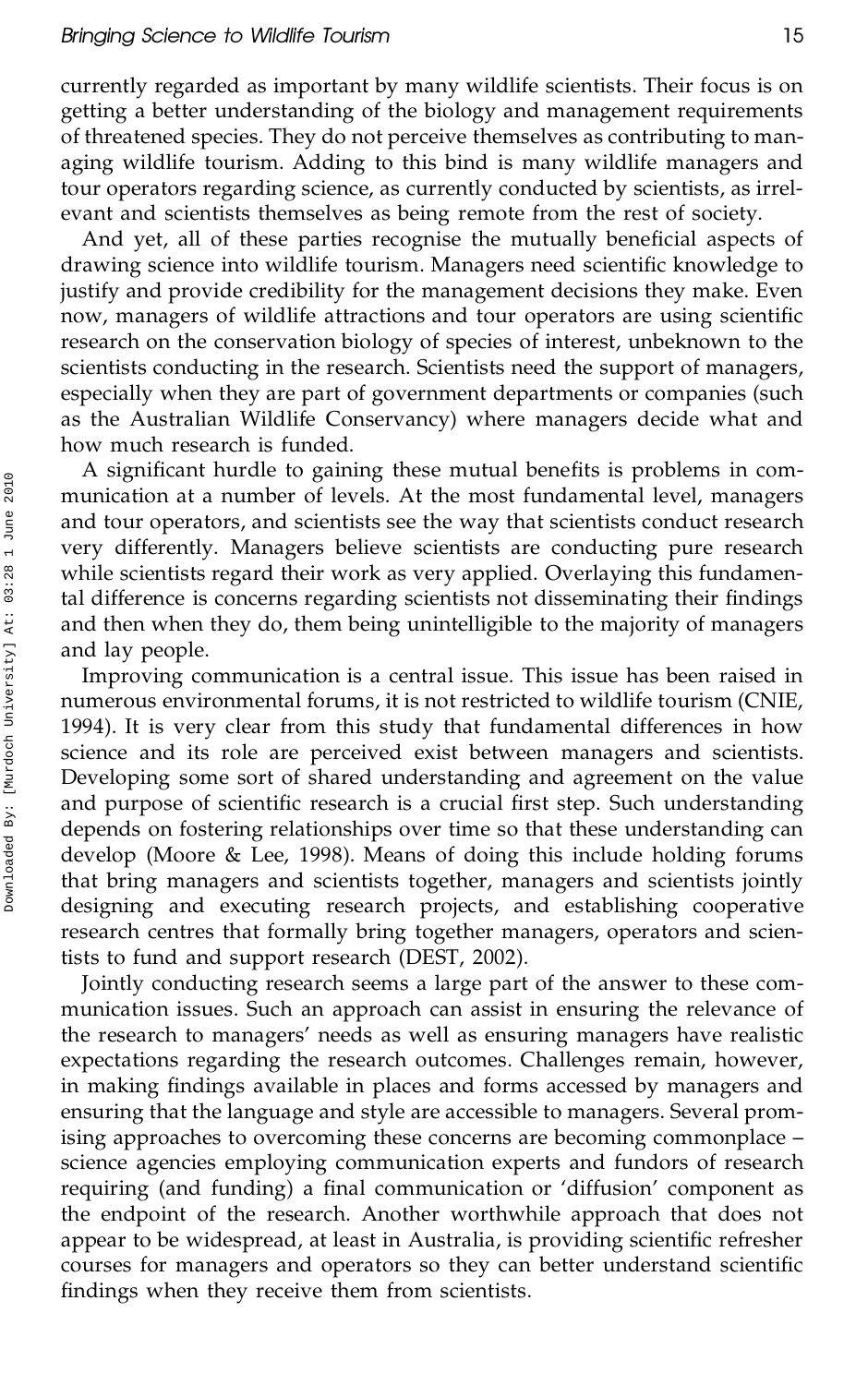Another part of overcoming the problems with communication is scientists recognising that managers want information – they are predominantly interested in science as knowledge. They have little interest or even awareness of science as a method or as a profession. Therefore, to get support from managers and make their science relevant, scientists must find out what information managers want and just as importantly, what do they want to use the information for. The final concern is then providing this information in a form that can be easily understood and used.

An important part of narrowing the perception gap between managers and scientists is assisting managers to recognise the nature of science as a profession and the associated demands including methodological ones. The profession has its own rewards, status and funding. It is apparent from this study, that rewards (i.e. funding, promotion, publishing, professional status) are based on conducting research in certain areas (i.e. threatened species conservation biology), in certain ways (i.e. 'pure' research), funded from sources that recognise and reward these areas and ways of doing research. The challenge for those interested in enhancing the role of science in wildlife tourism is to work with scientists, fundors, journal editors and reviewers, and science administrators to broaden the perception of what this profession might include and what scientists might be rewarded for.

In conclusion, the challenge of enhancing the role of science in sustainably managing wildlife tourism can be addressed on four fronts: science as method, knowledge, communication and as a profession. On each front, managers and scientists have very different perceptions and expectations regarding the role of science in managing wildlife tourism. Without understanding and bridging these differences the chances of improving the contributions of science to wildlife tourism remain poor.

# Acknowledgments

This research was supported by the WA Department of Conservation and Land Management; the contributions of Daryl Moncrieff in particular are acknowledged. The first author acknowledges the support of the CRC Sustainable Tourism and the Murdoch University Board of Research and Development while writing this paper.

## Correspondence

Correspondence should be directed to Dr Susan Moore, School of Environmental Science, Murdoch University, South Street, Murdoch, WA 6150, Australia (smoore@essun1.murdoch.edu.au).

#### References

Anderson, J.G.T. (1991) Management and long term monitoring of a mixed species tern colony. In J.H.M. Willison, S. Bondrup-Nielsen, C. Drysdale, T.B. Herman, N.W.P. Munro and T.L. Pollock (eds) *Science and the Management of Protected Areas* (pp. 261– 266). Acadia University, Nova Scotia, Canada: Elsevier Science Publishers B.V.

Beckwith, J. and Moore, S. (2001) The influence of recent changes in public sector management on biodiversity conservation. *Pacic Conservation Biology* 7, 45–54.

Berger, P.L. and Luckmann, T. (1966) *The Social Construction of Reality: A Treatise in the Sociology of Knowledge*. New York: Anchor Books.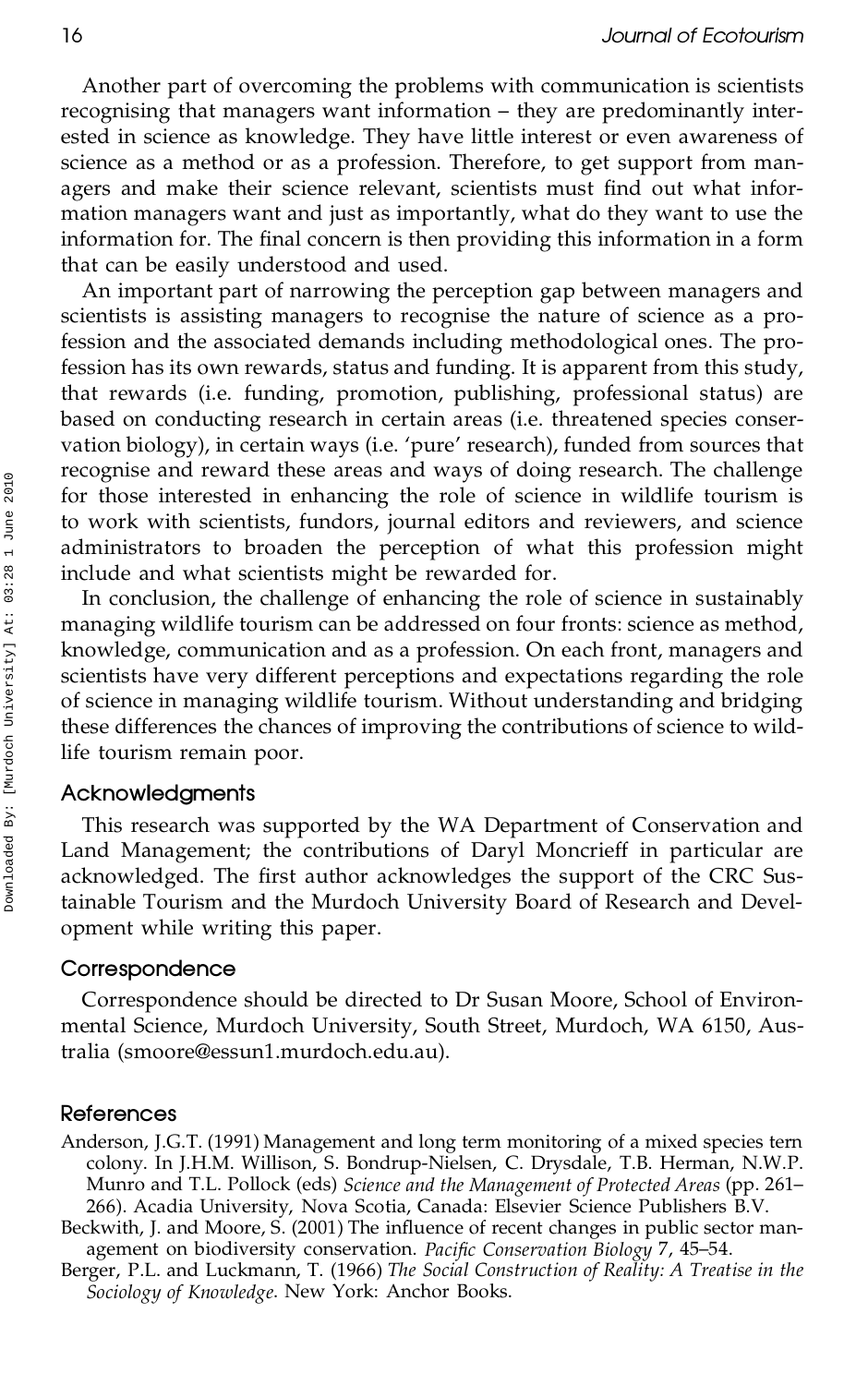- Boo, E. (1990) *Ecotourism: The Potentials and Pitfalls*. Lancaster: Wickershire Printing Company.
- Braithwaite, D. and Reynolds, P.C. (2002) Wildlife and tourism. In D. Lunney and C. Dickman (eds) *A Zoological Revolution: Using Native Fauna to Assist in its Own Survival* (pp. 108–115). Mosman, NSW: Royal Zoological Society of New South Wales and Australian Museum.
- Buckley, R. and Pannell, J. (1990) Environmental impacts of tourism and recreation in national parks and conservation reserves. *The Journal of Tourism Studies* 1, 24–32.
- Burgman, M.A. and Lindenmayer, D.B. (1998) *Conservation Biology for the Australian Environment*. Chipping Norton, NSW: Surrey Beatty and Sons.
- Burns, G. and Sofield, T. (1999) *The Host Community: Social and Cultural Issues Concerning Wildlife Tourism* (Wildlife Report #4, Status Assessment of Wildlife Tourism in Australia series). Gold Coast, Queensland: CRC for Sustainable Tourism.
- Butler, R.W. and Boyd, S.W. (eds) (2000) *Tourism and National Parks: Issues and Implications*. West Sussex: John Wiley & Sons.
- Caldwell, L.K. (1982) *Science and the National Environment Policy Act: Redirecting Policy Through Procedural Reform*. Alabama: The University of Alabama Press.
- Calver, M. and King, D.R. (1999) Why publication matters in conservation biology. *Pacic Conservation Biology* 6, 2–8.
- Chalmers, A.F. (1982) *What is This Thing Called Science?* St Lucia, Queensland: University of Queensland Press.
- Charlesworth, M. (1982) *Science, Non Science and Pseudo Science*. Geelong, Victoria: Deakin United Publisher.
- Charmaz, K. (1983) The grounded theory method: An explication and interpretation. In R.M. Emerson (ed.) *Contemporary Field Research: A Collection of Readings* (pp. 109– 126). Prospect Heights, Illinois: Waveland Press.
- Clarke, J. (1997) A framework of approaches to sustainable tourism. *Journal of Sustainable Tourism* 5, 224–233.
- CNIE (Committee for the National Institute for the Environment) (1994) Linkages are weak between science and environmental decision making. *The Environmental Professional* 16, 111–121.
- CRC ST (CRC for Sustainable Tourism) (2002) Wildlife Tourism Subprogram (online). WWW: http://www.Crctourism.Com.Au/wildlife/research.Asp (accessed 17/08/2002). Gold Coast, Queensland: CRC for Sustainable Tourism.
- CRC ST (CRC for Sustainable Tourism) (undated) Wildlife tourism: Facilitating its sustainable development. Gold Coast, Queensland: Grifth University.
- Cullen, P. (1997) The role of science and scientists in environmental conflicts. Paper presented at the Fenner Conference, Canberra.
- DEST (Department of Education, Science and Training) (2002) Cooperative Research Centres (on line). WWW: http://www.crc.gov.au (accessed 18/12/2002). Canberra City: DEST.
- Duffus, D.A. and Dearden, P. (1990) Non-consumptive wildlife-orientated recreation: A conceptual framework. *Biological Conservation* 53, 213–231.
- Eagles, P.F.J., McCool, S.F. and Haynes, C.D. (2002). *Sustainable Tourism in Protected Areas: Guidelines for Planning and Management*. Switzerland and Cambridge, UK: IUCN Gland.
- Eber, S.G. (ed.) (1992) *Beyond the Green Horizon: Principles for Sustainable Tourism*. Godalming, Surrey, UK: World Wide Fund for Nature.
- Eisenhardt, K.M. (1989) Building theories from case study research. *Academy of Management Review* 14, 532–550.
- Flather, C.H. and Cordell, H.K. (1995) Outdoor recreation: Historical and anticipated trends. In R.L. Knight and K.J. Gutzwiller (eds) *Wildlife and Recreationists: Coexistence Through Management and Research* (pp. 3–16). Washington, DC: Island Press.
- Frankfort-Nachmias, C. and Nachmias, D. (1996) *Research Methods in the Social Sciences*. London: Arnold.
- Gibbons, M. (1985) The changing role of the academic research system. In M. Gibbons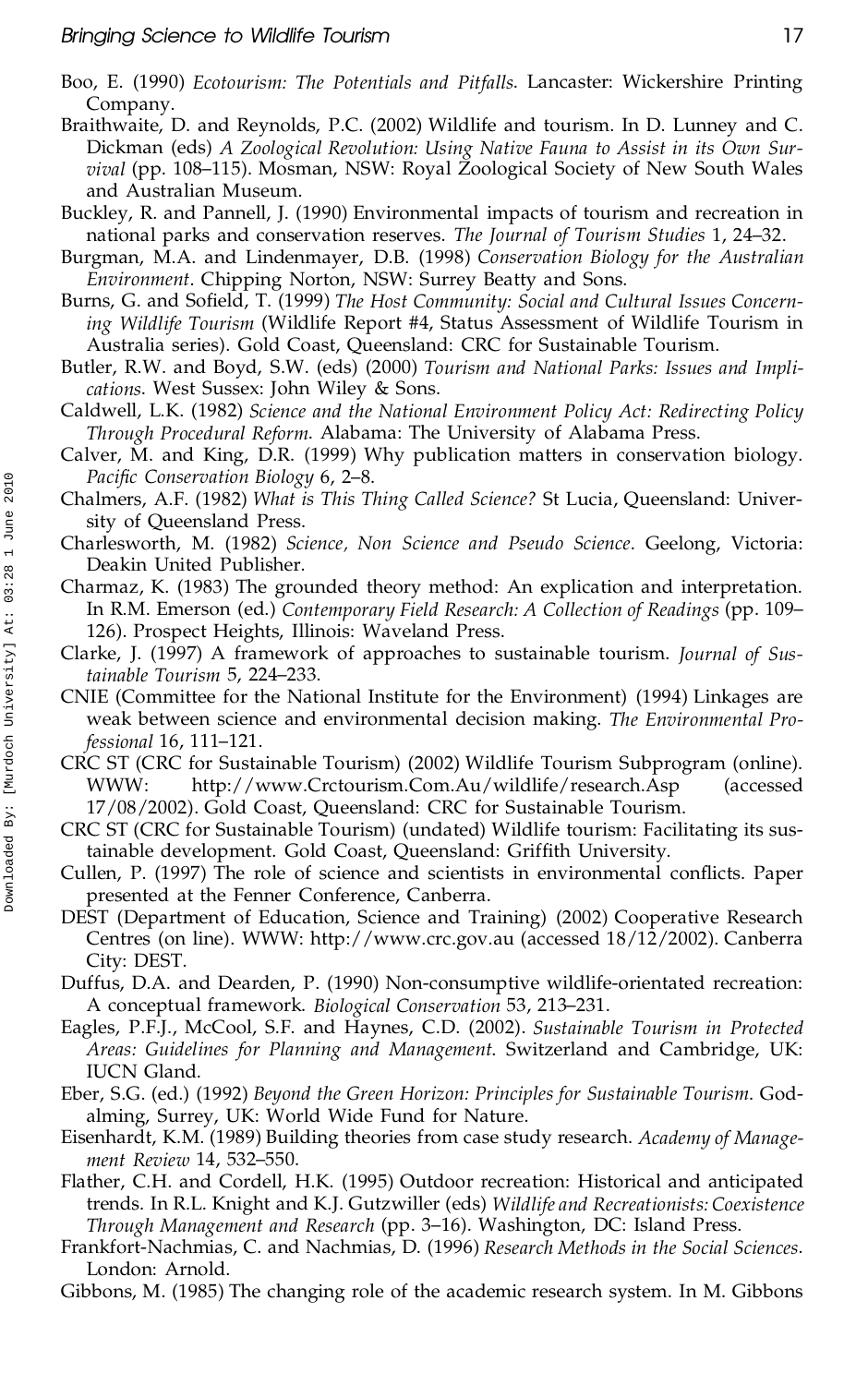and B.Wittrock (eds) *Science as a Commodity: Threats to the Open Community of Schol ars* (pp. 2–20). Essex: Longman Group.

- Gilbert, F.F. and Dodds, D.G. (1992) *The Philosophy and Practice of Wildlife Management*. Florida: Krieger Publishing Company.
- Gray, J.S. (1999) Using science for better protection of the marine environment. *Marine Pollution Bulletin* 39, 3–10.
- Green, R.J. and Higginbottom, K. (2000) The effects of non-consumptive wildlife tourism on free-ranging wildlife: A review. *Pacic Conservation Biology* 6, 183–197.
- Green, R. and Higginbottom, K. (2001) *The Negative Effects of Wildlife Tourism on Wildlife: With a Focus on Non-Consumptive Free-Ranging Terrestrial Wildlife Tourism*. Gold Coast, Queensland: CRC for Sustainable Tourism.
- Higginbottom, K. (1999) Wildlife tourism: Facilitating its sustainable development. Paper presented at the 9th Australian Tourism and Hospitality Research Conference, Adelaide.
- Higginbottom, K. and Hardy, M. (1999) *Wildlife Tourism Discussion Document.* Gold Coast, Queensland: CRC for Sustainable Tourism.
- Higginbottom, K., Rann, K., Moscardo, G., Davis, D. and Muloin, S. (2001) *Status Assessment of Wildlife Tourism in Australia: An Overview*. Gold Coast, Queensland: CRC for Sustainable Tourism.
- Higham, J.E.S. (1998) Tourists and albatrosses: The dynamics of tourism at the North ern Royal Albatross Colony, Taiaroa Head, New Zealand. *Tourism Management* 19, 521–531.
- Hodge, A. (2002). Ecotourist trap: Don't feed the animals. *The Weekend Australian Magazine* November 16–17, 38–42.
- Horwitz, P. and Calver, M. (1998) Credible science? Evaluating the regional forest agreement process in Western Australia. *Australian Journal of Environmental Management* 5, 213–225.
- Hoyt, E. (2000) *Whale Watching 2000; Worldwide Tourism Numbers. Expenditures and Expanding Socioeconomic Benets.* Crowborough, UK: International Fund for Animal Welfare.
- Hundloe, T. and Hamilton, C. (1997) *Koalas and Tourism: An Economic Evaluation* (Discussion Paper No.13). Canberra: The Australia Institute.
- Jacobson, S.K. (1997) Nature conservation through education. In G.K. Meffe and C.R. Carroll (eds) *Principles of Conservation Biology* (pp. 551–552). Massachusetts: Sinauer Associates.
- Karczmarski, L. (2000) Conservation and management of humpback dolphins: The South African perspective. *Oryx* 34, 207–216.
- Knight, R.L. and Gutzwiller, K.J. (1995) Wildlife responses to recreationists. In R.L. Knight and K.J. Gutzwiller (eds) *Wildlife and Recreationists: Coexistence Through Management and Research* (pp. 51–69). Washington DC: Island Press.
- Lilieholm, R.J. and Romney, L.R. (2000) Tourism, national parks and wildlife. In R.W. Butler and S.W. Boyd (eds) *Tourism and National Parks: Issues and Implications* (pp. 137–151). West Sussex: John Wiley & Sons.
- Lubchenco, J. (1998) Entering the century of the environment: A new social contract for science. *Science* 279, 491–497.
- Meffe, G.K. and Carroll, C.R. (1997) *Principles of Conservation Biology*. Massachusetts: Sinauer Associates.
- Merton, R.K. (1973) *The Sociology of Science: Theoretical and Empirical Investigations*. Chicago: The University of Chicago Press.
- Miles, M.B. and Huberman, A.M. (1994) *Qualitative Data Analysis*. Thousand Oaks: Sage Publications.
- Miller, A. (1993) The role of analytical science in natural resource decision making. *Environmental Management* 17, 563–574.
- Moore, S.A. and Lee, R.G. (1998) Creating value: A hidden benefit of environmental dispute resolution in Australia and the United States. *Australian Dispute Resolution Journal* 9, 11–21.
- Morton, S.R. (1990) The impact of European settlement on the vertebrate animals of